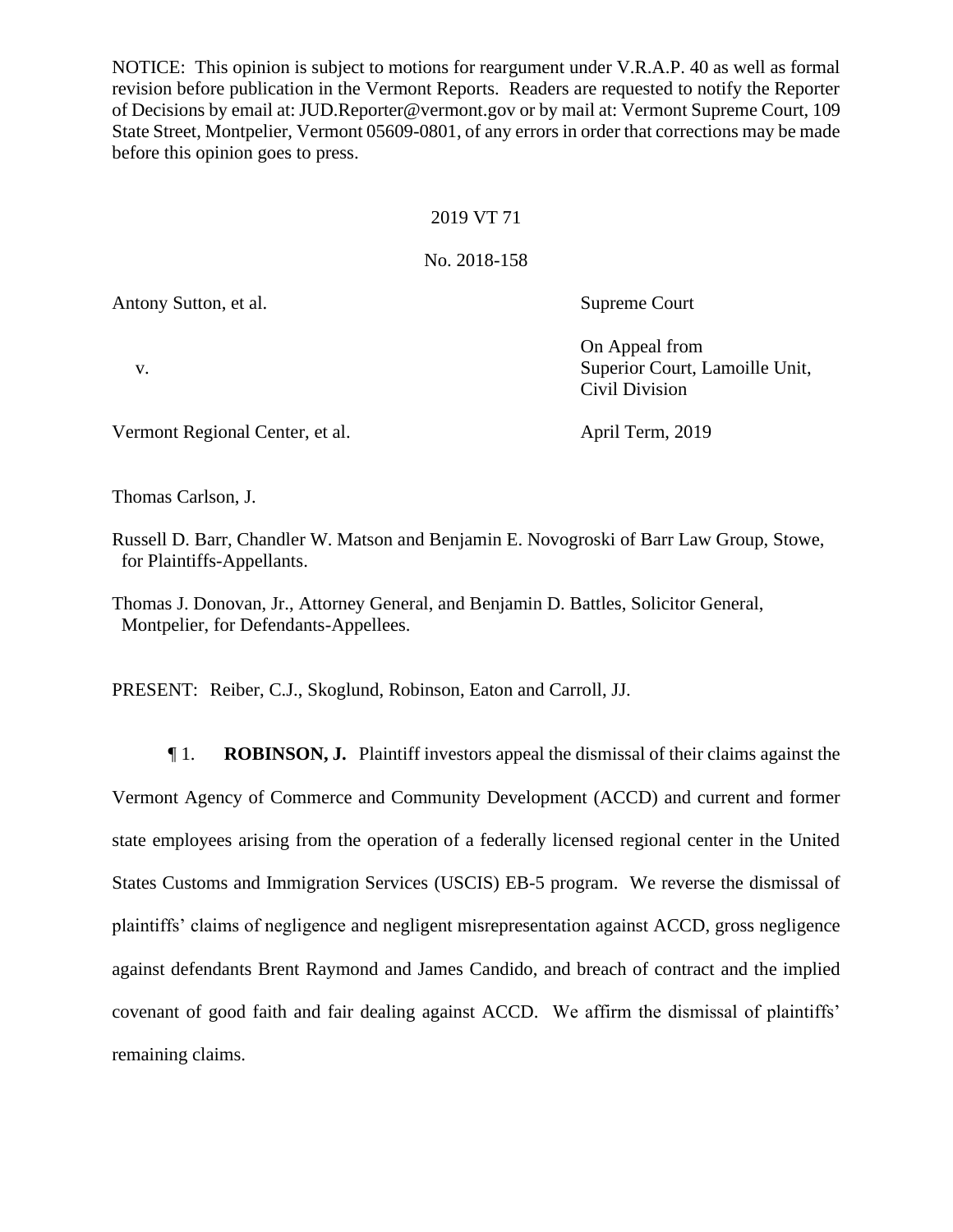¶ 2. At this stage in the litigation, we assume for the purpose of evaluating defendants' motion to dismiss that the allegations in plaintiffs' complaint are true.<sup>1</sup> Plaintiffs have alleged as follows. The employment-based fifth preference visa, or EB-5, program, which is run by USCIS, is intended to stimulate the U.S. economy and create jobs through capital investment from foreign investors. Through this program, foreign investors and their spouses and children can become eligible for green cards if they make the required investment in a commercial enterprise in the United States and plan to create at least ten permanent full-time jobs for U.S. workers. Under the Immigrant Investor Program, a certain number of EB-5 visas are designated for foreign nationals who invest \$500,000 in commercial enterprises associated with regional centers approved by USCIS based on proposals promoting economic growth. There are hundreds if not thousands of regional centers throughout the United States, and virtually all of them are private ventures. Some regional centers provide little more than administrative services such as submitting information to USCIS for a project and its investors. Others take a more active role in administration, oversight, auditing, and consultation to ensure investment projects comply with USCIS EB-5 regulations, immigration law, and securities laws.

¶ 3. USCIS designated ACCD as a regional center in 1997, and ACCD began operating the Vermont Regional Center (VRC).<sup>2</sup> The VRC held itself out as a regional center that took a more active role in administration, oversight, auditing, and consultation. It was not the only stateaffiliated regional center, but it was the only one that represented that it was a "state-run agency." The VRC billed itself as an attractive option for development and foreign investment due to its

<sup>&</sup>lt;sup>1</sup> We emphasize that in this opinion we take no position as to the accuracy of plaintiff's allegations.

 $2$  The VRC is not a distinct legal entity but, rather, is a moniker for the regional-center program operated by ACCD through its employees. In describing the actions of ACCD and its employees relating to operation of the regional center, we sometimes refer to the VRC. Plaintiffs have named both ACCD and the VRC as defendants. For the purposes of our analysis, we do not treat the VRC and ACCD as separate defendants.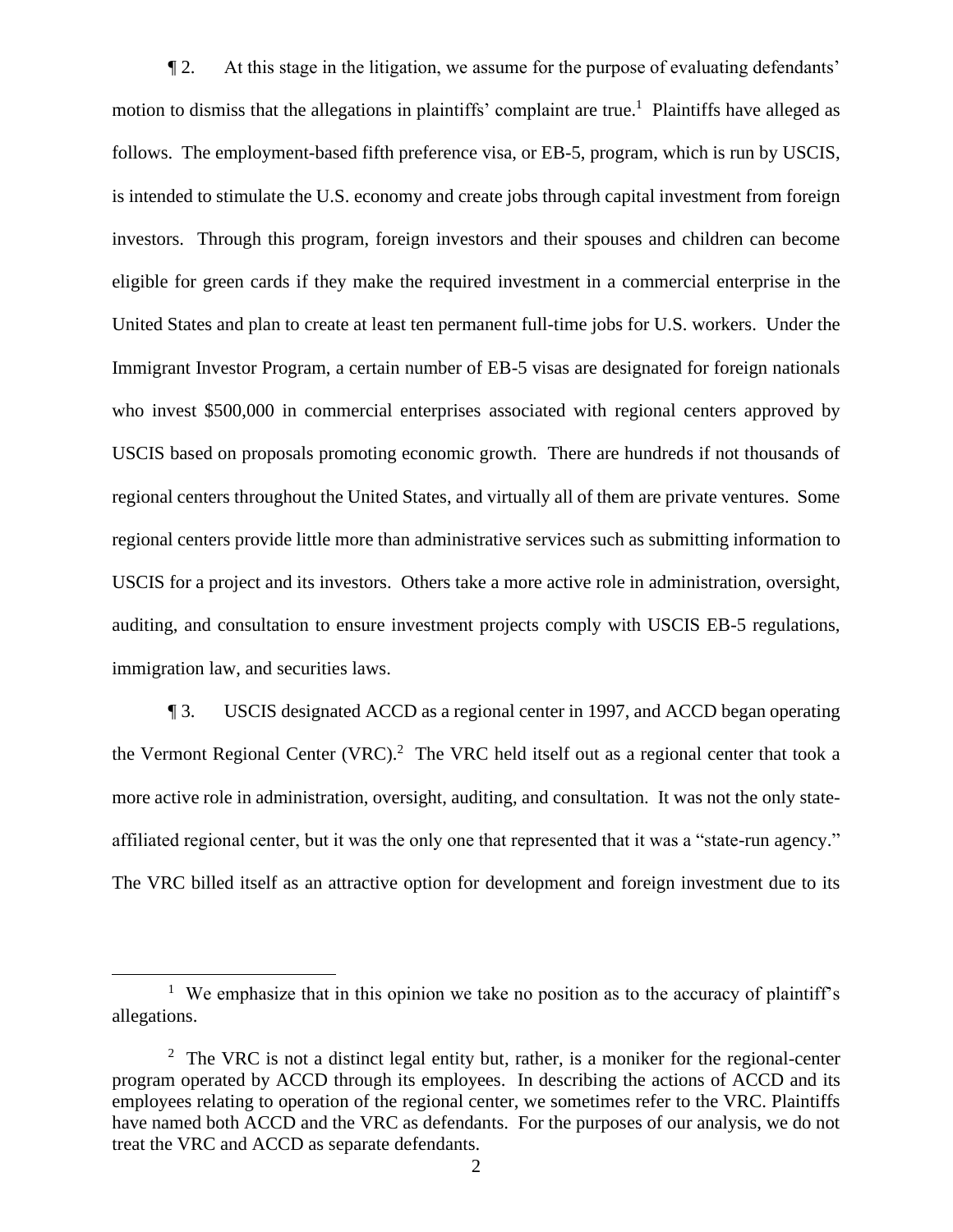superlative "oversight powers," the overwhelming investor confidence that came from its "stamp of approval," and the State of Vermont's backing that would result in a "faster path to approval."

¶ 4. In 2006, the VRC partnered with a series of projects led by Ariel Quiros and William Stenger (referred to as the "Jay Peak Projects"). The phased series of eight proposed projects included building a hotel, indoor water park, ice rink, golf club house, medical center, and other facilities in Jay, Vermont; a biomedical research facility in Newport, Vermont; and a hotel, conference center, aquatic center, tennis center, and mountain bike facility in Burke, Vermont.

¶ 5. ACCD entered into a memorandum of understanding (MOU) with the Jay Peak Projects for each project. Each recited that "ACCD desires to obtain assistance in the planning and management of the Jay Peak EB-5" project "to assure the project's compliance with U.S. immigration law and regulations . . . and, thereby, to have greater assurance of its compliance with regional center requirements." Accordingly, the parties agreed that the Jay Peak Projects would, among other things, "support ACCD's compliance with regional center requirements by providing on a quarterly basis formal written progress reports" which would "set forth for the preceding quarter and year-to-date the number of investors, the status of alien investor capital (in escrow, transfers from escrow to the limited partnership) and activity of the limited partnership in furtherance of the project."<sup>3</sup> These MOUs were included in the offering documents for the Jay Peak Projects. Offering documents were issued to each investor.

¶ 6. Employees of ACCD—including James Candido and Brent Raymond, both former executive directors of the VRC, and John Kessler, general counsel for ACCD—traveled with Jay Peak representatives to EB-5 tradeshows, at which they would share a table and jointly solicit investors and promote the Jay Peak Projects.

<sup>&</sup>lt;sup>3</sup> Because plaintiffs rely on the MOUs in the complaint, we will consider the MOUs in deciding the motion to dismiss. "When the complaint relies upon a document . . . such a document merges into the pleadings and the court may properly consider it under a Rule 12(b)(6) motion to dismiss." Kaplan v. Morgan Stanley & Co., 2009 VT 78, ¶ 10 n.4, 186 Vt. 605, 987 A.2d 258 (alteration in original) (quotation omitted).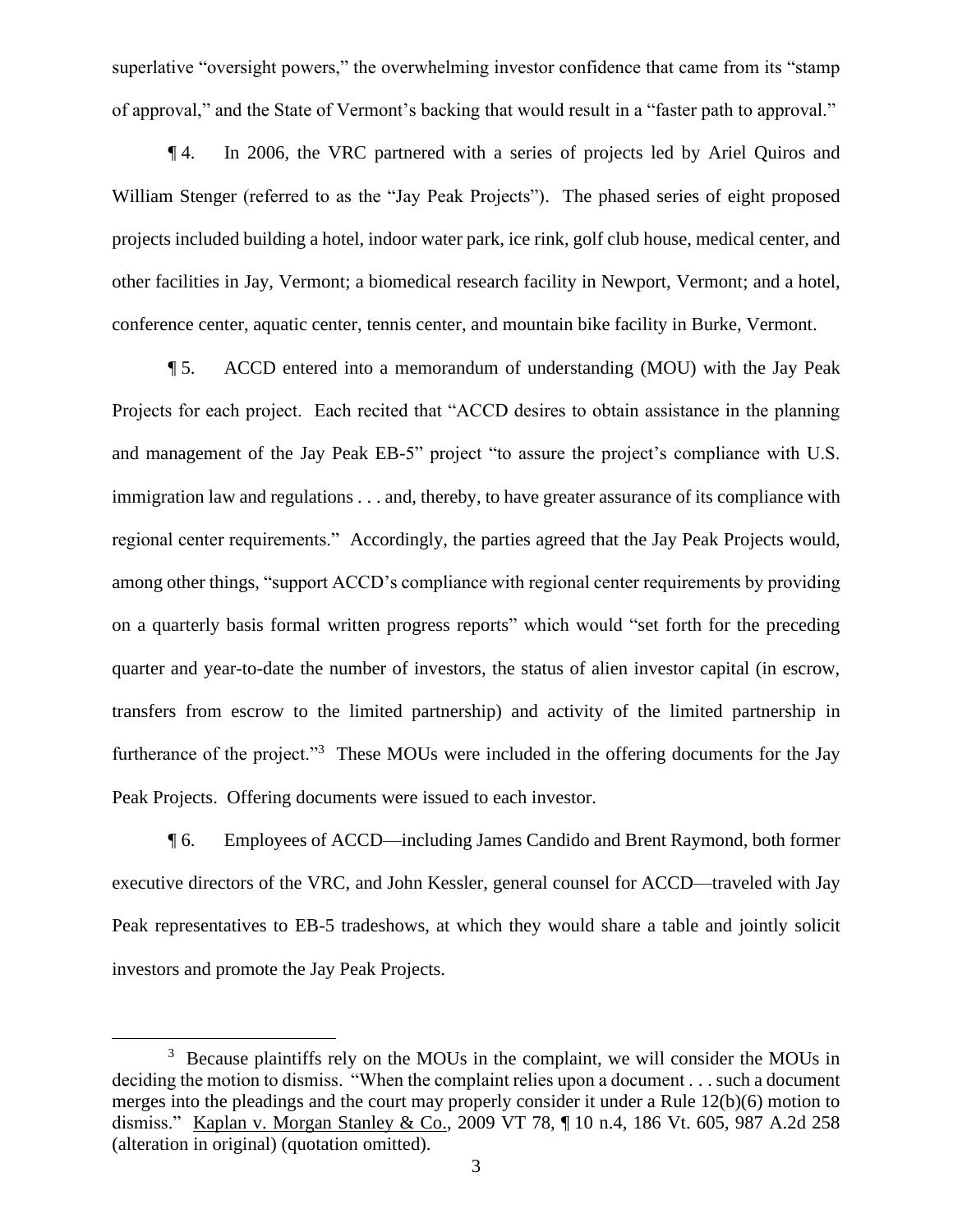$\P$  7. ACCD employees represented to prospective investors, including plaintiffs, that the added protections of state approval and oversight made the Jay Peak Projects a particularly sound investment. They told prospective investors that the VRC conducted quarterly reviews to ensure that projects complied with all applicable laws and regulations and "engag[ed] in the financial monitoring and auditing of projects to ensure legitimacy," and they represented that the MOUs imposed "strict covenants and obligations on the project to ensure compliance with all applicable laws and regulations."

¶ 8. Plaintiffs reasonably relied on these statements by ACCD employees in investing in the Jay Peak Projects.

¶ 9. Unbeknownst to the investors, but known to the VRC officials, no such state oversight by the VRC existed. The VRC never issued any of the quarterly reports contemplated in the MOU. Brent Raymond, in fact, eventually confirmed that the VRC "does not prepare quarterly reports on projects."

¶ 10. Defendants and the Jay Peak Projects worked with a consulting firm that helped solicit potential investors. In early 2012, the firm's owner raised concerns with the VRC that the Jay Peak Projects were illegally misappropriating funds. His attorney requested financial documents for the Jay Peak Projects. The firm's owner held a conference call with VRC employees to discuss potential fraud in the Jay Peak Projects. That February, the firm ended its business dealings with the Jay Peak Projects and announced it had lost confidence in the finances and representations of the Jay Peak Projects and ACCD. The VRC effectively prevented the consulting firm from doing further work in Vermont.

¶ 11. James Candido then conducted an "audit-visit" to the Jay Peak Projects. He reported finding "no issues" with the Projects' financials, but made no record of his findings. He also coordinated with an immigration attorney—who plaintiffs allege had a long-standing referral relationship with the Jay Peak Projects and thus a financial stake in them—to inspect the Projects and issue a report responding to the consulting firm's claims. Plaintiffs allege that the attorney

4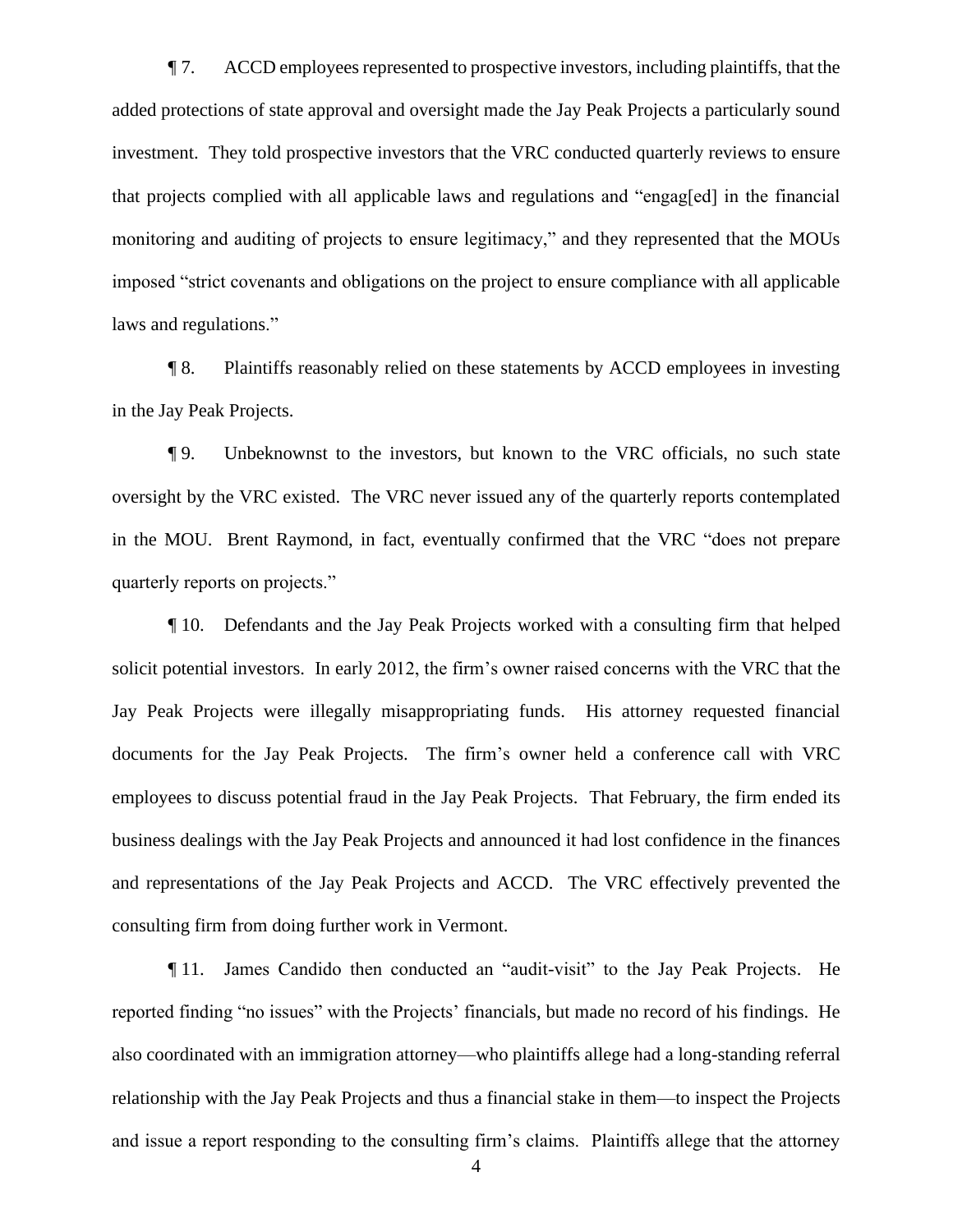spent "an extravagant weekend" at the Jay Peak Projects, after which he issued a report "painting a glowing picture of a successful EB-5 project" that "highlight[ed] the first-class amenities at the Jay Peak Projects, its high sale figures, and the 'particularly careful' oversight" by the VRC. That report also said that James Candido inspected the Jay Peak Projects' financial records quarterly and that the Projects' records would also be audited by an independent accounting firm.

¶ 12. The VRC, and in particular James Candido, used this report to assure prospective and existing immigrant investors that the consulting firm's concerns about misappropriation of funds within the Jay Peak Projects were unfounded. They said the consulting firm made the allegations because of a "business dispute." James Candido reassured investors that he had investigated the Jay Peak Projects and it was safe to invest in them, and investors accordingly relied on these statements in investing in the Projects. Plaintiffs allege this was an intentional misrepresentation.

¶ 13. At least one other individual also contacted John Kessler and James Candido in 2012 to inform them that the Jay Peak Projects might be committing securities violations and misusing investor funds.

¶ 14. Plaintiffs allege that "the VRC responded not by engaging in . . . audit and oversight" but rather "by stepping up promotion of the Jay Peak Projects," and that Brent Raymond and James Candido "deflected investor complaints."

¶ 15. In 2014, about twenty investors, including plaintiff Antony Sutton, sent complaints to Brent Raymond alleging that the Jay Peak Projects was misappropriating investor funds. They specifically alleged that the Jay Peak Projects had conducted fraudulent sales of penthouse suites, converted their equity interests into an unsecured promissory note, and had not made available any financials showing the source and use of investor funds.

¶ 16. In response, Brent Raymond told the investors that the VRC had no legal authority to conduct financial reviews. In an email to Antony Sutton, he chastised "Mr. Sutton and the Jay Peak Investors for 'how farfetched' their expectations were for the VRC to monitor, oversee, or

5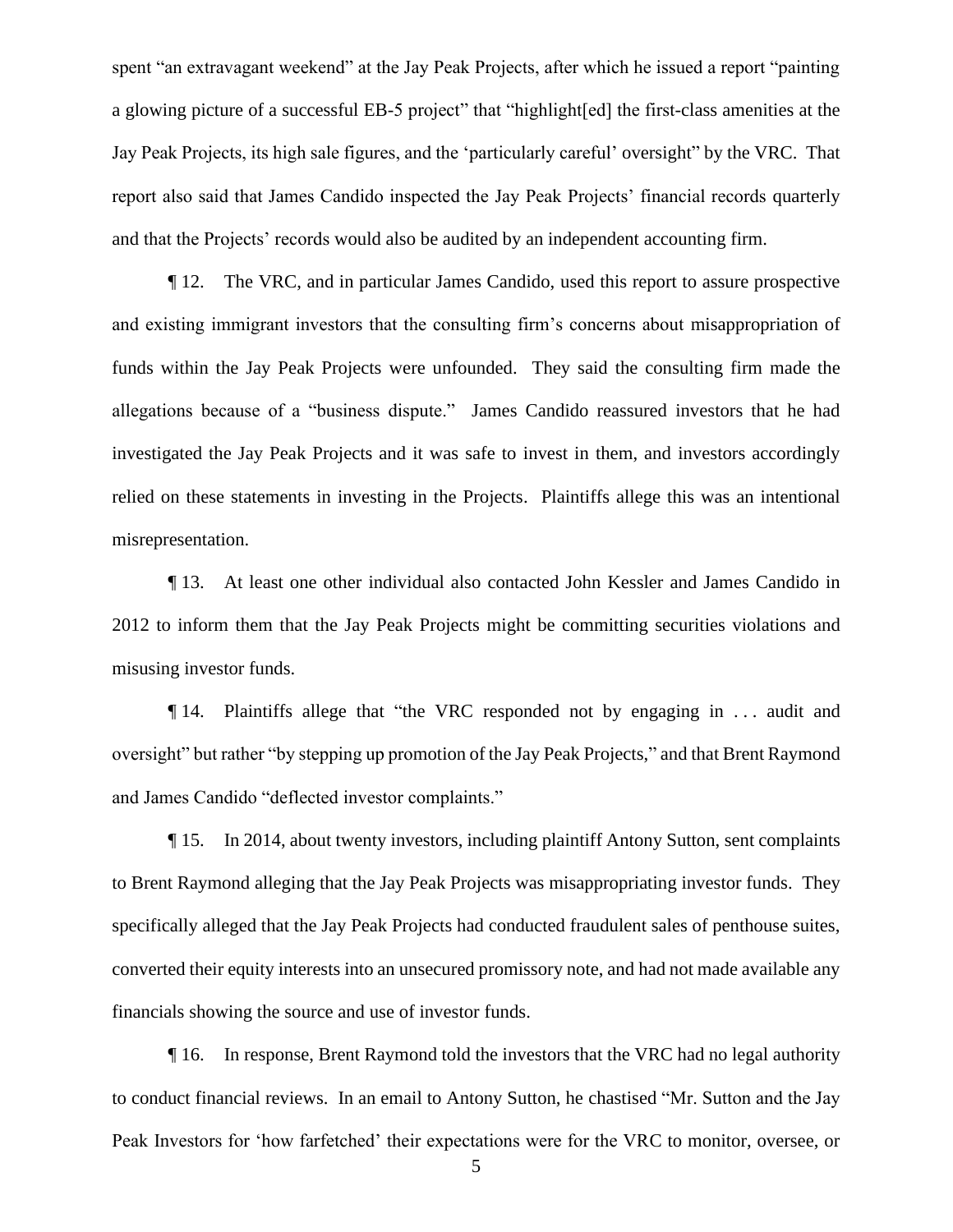otherwise review financial documents relating to the Jay Peak Projects." He said the VRC had "not been auditing [the Jay Peak Projects'] financials—nor are we required to, or ever represented that we were." (alteration in plaintiffs' complaint.)

¶ 17. In early 2015, Brent Raymond and the VRC approved the Jay Peak Projects to solicit investors for additional projects. Plaintiffs allege that one of those projects, a proposed biomedical research facility, was a "total fraud."

¶ 18. In April 2016, the U.S. Securities and Exchange Commission filed a lawsuit alleging securities fraud, wire fraud, and mail fraud against the Jay Peak Projects developers, Ariel Quiros and William Stenger. The Vermont Department of Financial Regulation also filed suit against Quiros and Stenger, alleging similar claims.<sup>4</sup>

¶ 19. On the basis of these and other allegations, plaintiffs, all foreign nationals who invested in the Jay Peak Projects, filed a multi-count claim against ACCD and several individual defendants. The trial court granted plaintiffs' motion to amend their complaint for a third time to a Fourth Amended Complaint, and then dismissed all thirteen counts on various grounds. Plaintiffs appealed.

¶ 20. We review a trial court's decision on a motion to dismiss without deference, using the same standard as the trial court. In determining whether a complaint can survive a motion to dismiss under Vermont Rule of Civil Procedure 12(b)(6), we bear in mind that Vermont Rule of Civil Procedure 8(a) simply requires that a complaint present "a short and plain statement of the claim showing that the pleader is entitled to relief." We assume that the facts pleaded in the

<sup>&</sup>lt;sup>4</sup> Plaintiffs submitted a July 3, 2018 Notice of Termination from USCIS sent to ACCD as an appendix to their briefing. Defendants requested that, "to the extent the Court considers the July 3, 2018 Notice of Termination from the United States Citizenship and Immigration Services (USCIS) terminating the Vermont Regional Center's status under the Immigrant Investor Program, the Court also take judicial notice of the State's appeal of the Notice of Termination." We do not consider the July 3, 2018 Notice of Termination because it is outside the record on appeal. V.R.A.P. 10(a). See also In re 75,629 Shares of Common Stock of Trapp Family Lodge, Inc., 169 Vt. 82, 89, 725 A.2d 927, 933 (1999) (documents not filed with trial court are not part of record on appeal). As the Court is not considering the Notice of Termination, the request for judicial notice is denied.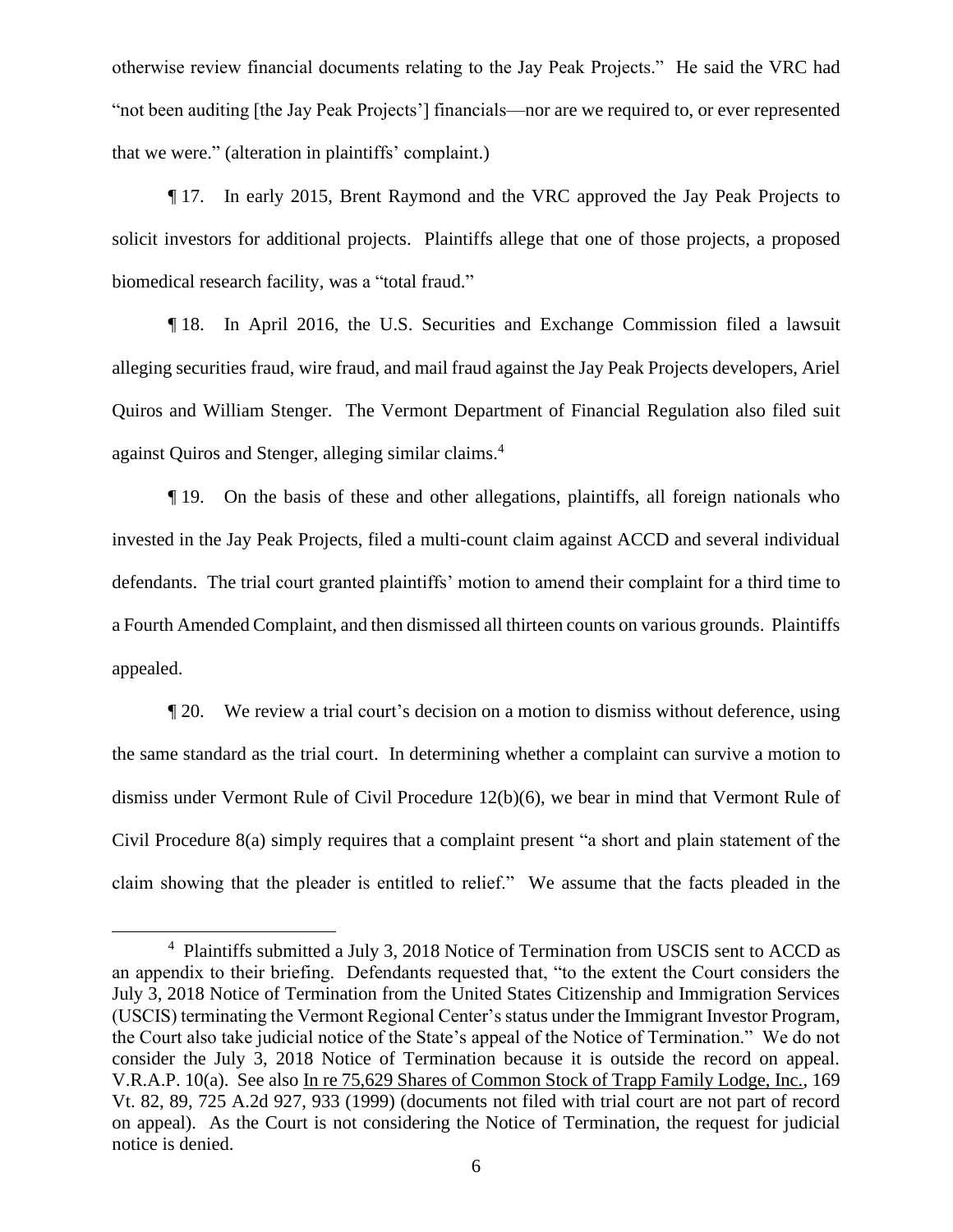complaint are true and make all reasonable inferences in the plaintiffs' favor and will only dismiss a claim if "it is beyond doubt that there exist no facts or circumstances that would entitle the plaintiff to relief." Montague v. Hundred Acre Homestead, LLC, 2019 VT 16,  $\P$  10,  $\P$  Vt.  $\Box$ , 208 A.3d 609 (quotation and alteration omitted). The rule that a complaint need only "provide[] the defendant with notice of the claims against it" is an attempt to strike a balance between "encouraging valid, but as yet underdeveloped, causes of action and discouraging baseless or legally insufficient ones," mindful that the complaint's "purpose is to initiate the cause of action, not prove the merits of the plaintiff's case." Colby v. Umbrella, Inc., 2008 VT 20, ¶ 13, 184 Vt. 1, 955 A.2d 1082.

¶ 21. We conclude that plaintiffs have stated claims of negligence by the State; gross negligence by Brent Raymond and James Candido; and breach of contract and of the covenant of good faith and fair dealing by the State. We affirm the dismissal of plaintiffs' remaining claims.

I. Negligence (Count 11) and Negligent Misrepresentation (Count  $5$ )<sup>5</sup>

¶ 22. Plaintiffs allege that ACCD and the individual defendants had a special relationship with them that gave rise to a duty to exercise due care in the performance of its duties. In particular, they contend that ACCD undertook a duty to them to oversee and monitor the Jay Peak Projects to ensure compliance with all applicable laws, and that defendants breached this agreement to plaintiffs' detriment by failing to conduct any such oversight and monitoring. Plaintiffs also allege that they relied on numerous misrepresentations made by ACCD and the individual defendants concerning the projects and ACCD's oversight practices with respect to the projects. We affirm the dismissal of the negligence claims against the individually named defendants. However, we conclude that plaintiffs have stated claims for negligence and negligent misrepresentation against ACCD and that the Vermont Tort Claims Act waives the State's sovereign immunity with respect to these claims.

<sup>&</sup>lt;sup>5</sup> We discuss the gross negligence claims against the individual defendants in Section II, below. See infra, ¶¶ 48-60.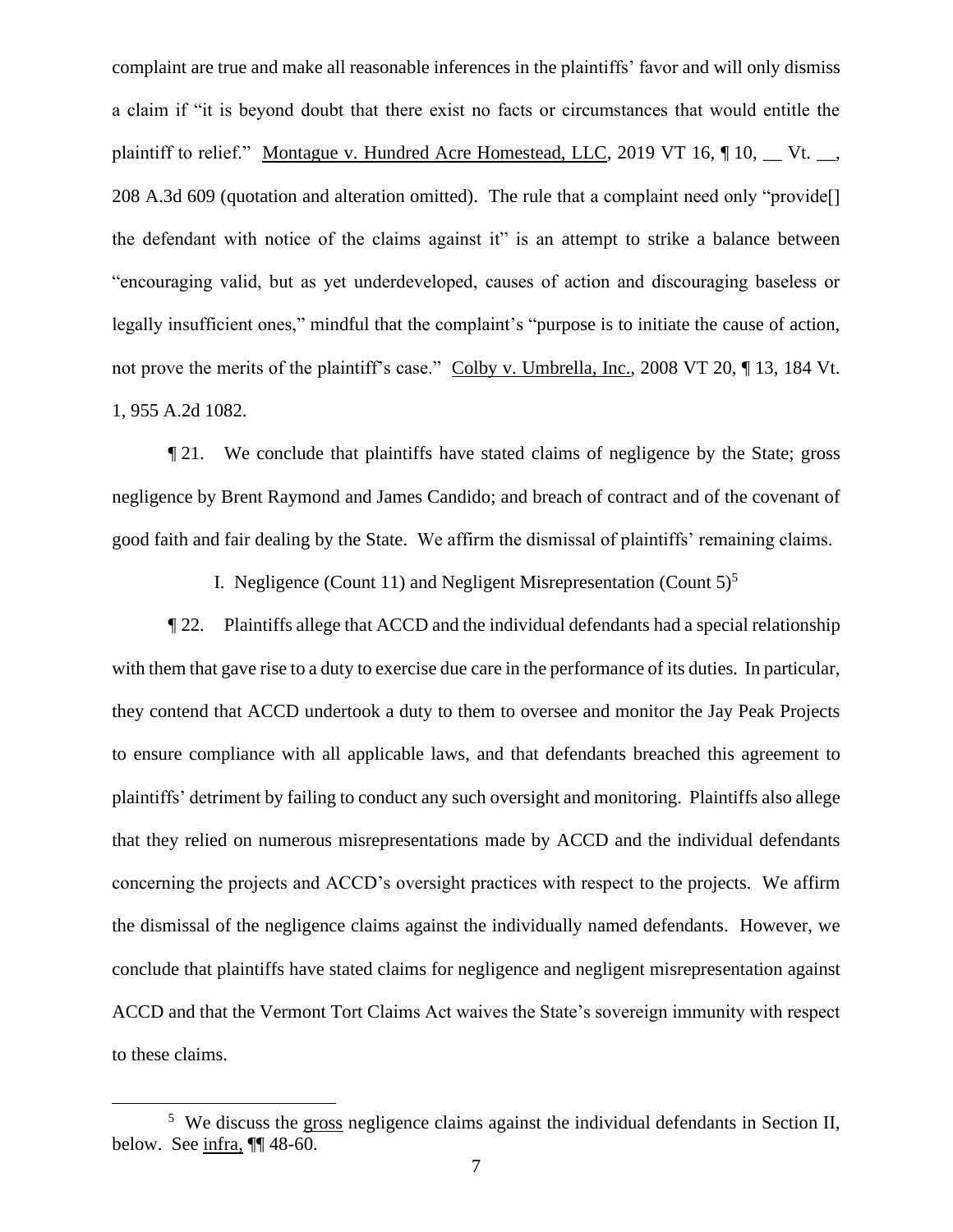### A. Negligence Claim Against Individual Defendants

¶ 23. The negligence claims against the individually named defendants, all current or former employees of the State, were properly dismissed. Under 12 V.S.A. § 5602(a), in suits alleging injury caused by the acts or omissions of a state employee acting within the scope of their employment, "the exclusive right of action shall lie against the State of Vermont; and no such action may be maintained against the employee or the estate of the employee." Plaintiffs do not appear to contend for the purposes of 12 V.S.A. § 5602(a) that the individually named defendants were acting outside the scope of their employment. Accordingly, their claims for negligence lie solely against the State.

## B. Negligence Claims Against ACCD

¶ 24. The State contends that plaintiffs have failed to assert viable negligence claims and that plaintiffs' claim against the State is barred by sovereign immunity. We reject both positions.

## 1. Viability of Plaintiffs' Negligence Claims

#### a. Negligence

¶ 25. We conclude that plaintiffs have stated a claim for negligence based on ACCD's undertaking, and that the economic nature of their losses is not an impediment to such a claim. We reject plaintiffs' alternate theory of negligence predicated on federal law.

¶ 26. Common-law negligence has four elements: a legal duty owed by the defendant to the plaintiff, a breach of that duty, injury to the plaintiff, and a causal link between the breach and the injury. Montague, 2019 VT 16, ¶ 14. Existence of a duty is primarily a legal question. LeClair v. LeClair, 2017 VT 34, ¶ 10, 204 Vt. 422, 169 A.3d 743. In determining whether a duty exists, we consider "a variety of public policy considerations and relevant factors. It is a question of fairness that depends on, among other factors, the relationship of the parties, the nature of the risk, the public interest at stake, and the foreseeability of the harm." Deveneau v. Wielt, 2016 VT 21, ¶ 8, 201 Vt. 396, 144 A.3d 324 (quotation and alteration omitted). Underlying "these considerations is the basic tort rule that duty is measured by undertaking." Id. (quotation omitted).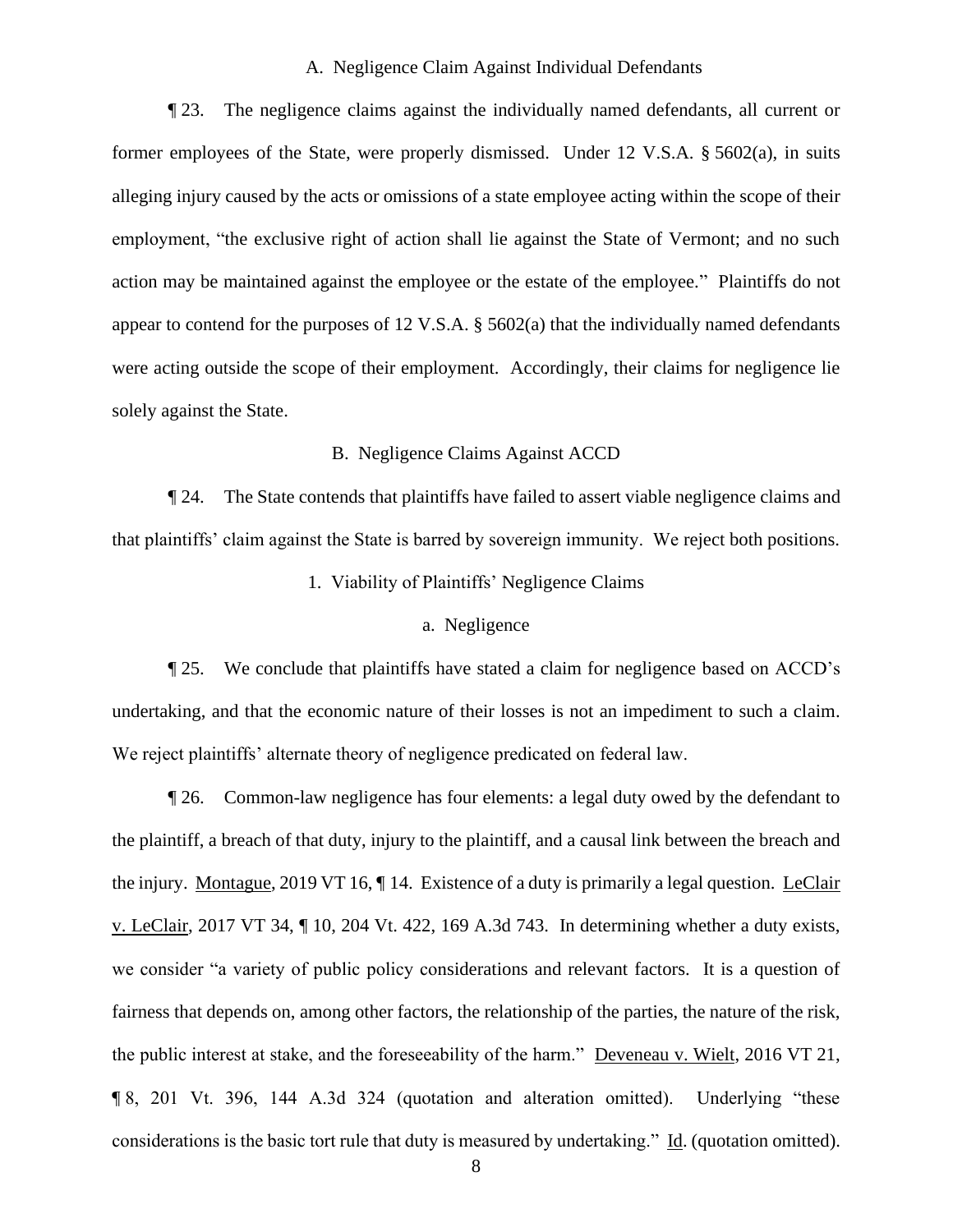¶ 27. This Court has recognized that a legal duty may arise when a person "undertakes, gratuitously or for consideration, to render to another services that the person should recognize as necessary to protect the other." Sabia v. State, 164 Vt. 293, 302-03, 669 A.2d 1187, 1194 (1995) (quoting Restatement (Second) of Torts § 323 (1965)). Little more than a gratuitous promise is necessary to find an undertaking. Id. at 303, 669 A.2d at 1194. We have recognized before that a person "is subject to liability for physical harm resulting from negligent performance of the undertaking if (1) the negligence increases the risk of harm, or (2) the harm results from the other's reliance upon the undertaking." Id. (citing Restatement (Second) of Torts § 323 cmt. a). This "applies whether the harm results from the defendant's negligent performance of the undertaking, or from the defendant's failure to exercise reasonable care to complete the undertaking or to protect the other person when the undertaking is discontinued." Id. "[T]he undertaking may not be discontinued when the danger of harm to the other person increased as a result of the undertaking, or because the other person, in reliance upon the undertaking, was induced to forego other opportunities of obtaining assistance." Id.

¶ 28. For example, in Langlois v. Town of Proctor, we held that a factfinder could find the Town of Proctor liable for negligent undertaking where a Town employee promised the plaintiff he would shut off water service to her building; Town workers were aware that harm to the building could result if the water was not disconnected; the plaintiff relied on the employee's promise to disconnect the water when she turned off the heat in the building; and the Town failed to shut off the water, causing damage to the building when the pipes froze and split, flooding the first floor and basement. 2014 VT 130, ¶¶ 1, 14-15, 198 Vt. 137, 113 A.3d 44.

¶ 29. Plaintiffs' allegations, if true, would likewise establish liability for negligent undertaking. When ACCD employees induced prospective investors, including plaintiffs, to invest in the Jay Peak Projects by representing that ACCD would provide an unusually high level of oversight over those projects, including quarterly reviews to ensure that projects complied with all applicable laws and regulations, ACCD knew that harm could come to plaintiffs if it failed to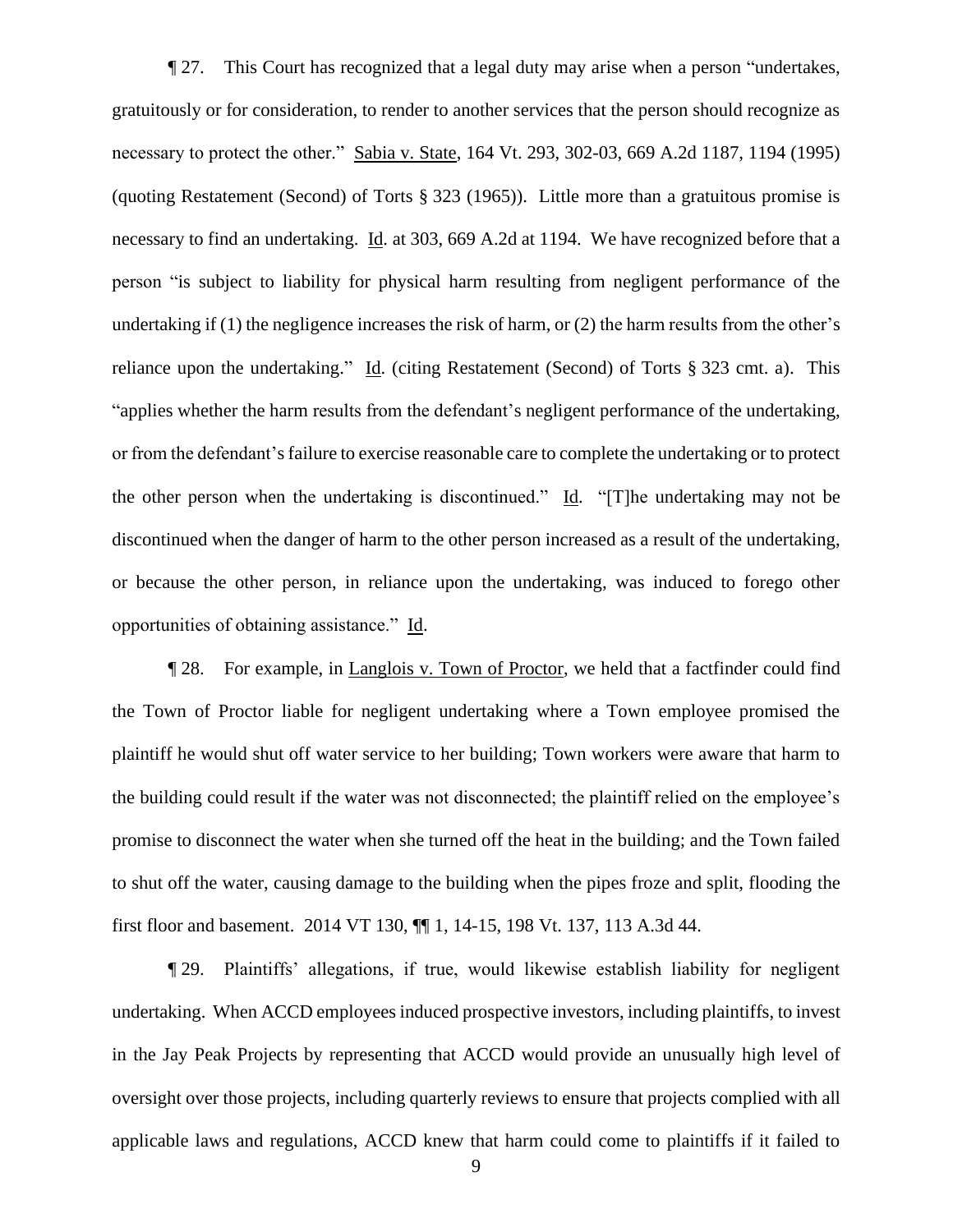follow through on its promises. Plaintiffs reasonably relied on these representations in investing in the Jay Peak Projects. After inducing plaintiffs to invest in the Jay Peak Projects by promising to provide the "extra safeguard of state oversight," ACCD had a duty to provide that promised oversight. By allegedly failing to provide the promised oversight or compliance monitoring, ACCD increased the risk of harm to plaintiffs. Plaintiffs allege that this failure harmed them by leading them to "turn[] over their life savings to the fraud at the Jay Peak Projects," which they allege they lost as a result, and by causing them to be "displace[d] from their home countries by false promises of permanent residency in the United States." Accordingly, plaintiffs have made out a facial claim of negligence by ACCD.

¶ 30. The "economic-loss rule" is not a bar to plaintiffs' claim in this case. In its most general sense, with certain exceptions, the economic-loss rule prohibits recovery in tort for purely economic losses. See [Long Trail House Condo. Ass'n v. Engelberth Constr., Inc., 2012 VT 80,](https://1.next.westlaw.com/Link/Document/FullText?findType=Y&serNum=2028734148&pubNum=0007691&originatingDoc=I92469dafcc8711e4a795ac035416da91&refType=RP&originationContext=document&transitionType=DocumentItem&contextData=(sc.Search))  ¶ [10, 192 Vt. 322, 59 A.3d 752;](https://1.next.westlaw.com/Link/Document/FullText?findType=Y&serNum=2028734148&pubNum=0007691&originatingDoc=I92469dafcc8711e4a795ac035416da91&refType=RP&originationContext=document&transitionType=DocumentItem&contextData=(sc.Search)) see also Gus' Catering, Inc.v. Menusoft Sys., 171 Vt. 556, 558, 762 A.2d 804, 807 (2000) (mem.) ("Negligence law does not generally recognize a duty to exercise reasonable care to avoid intangible economic loss to another unless one's conduct has inflicted some accompanying physical harm, which does not include economic loss." (quotation omitted)).

**The 31.** But courts have recognized a host of exceptions to this general principle.<sup>6</sup> See, e.g., [Long Trail House Condo. Ass'n, 2012 VT 80, ¶](https://1.next.westlaw.com/Link/Document/FullText?findType=Y&serNum=2028734148&pubNum=0007691&originatingDoc=I92469dafcc8711e4a795ac035416da91&refType=RP&originationContext=document&transitionType=DocumentItem&contextData=(sc.Search)) 13 (recognizing that there "might be recovery

<sup>6</sup> Because of the plethora of exceptions to the broad formulation of the economic-loss rule, the Tentative Draft of the Restatement (Third) of Torts: Liability for Economic Harm articulates "a more limited principle: not that liability for economic loss is generally precluded, but that duties of care with respect to economic loss are not general in character; they are recognized in specific circumstances." Restatement (Third) of Torts: Liab. for Econ. Harm § 1 cmt. b (Tentative Draft No. 1, 2012) ("Stating the absence of a duty as a general rule can create confusion by seeming to threaten well-established causes of action, by leaving behind an uncertain and unwieldy number of exceptions, and by implying a needless presumption against the existence of a duty on facts not yet considered. The rule of this Section creates no such presumption. It merely means that duties to avoid causing economic loss require justification on more particular grounds than duties to avoid causing physical harm."). See also id. § 1 Reporter's Note a (describing "economic loss" as "potent source of confusion" within law of liability for negligence). The economic-loss provisions of the Restatement (Third) of Torts: Liability for Economic Harm cited in this opinion were approved at the 89th Annual Meeting of the American Law Institute. 89th Annual Meeting: 2012 Proceedings,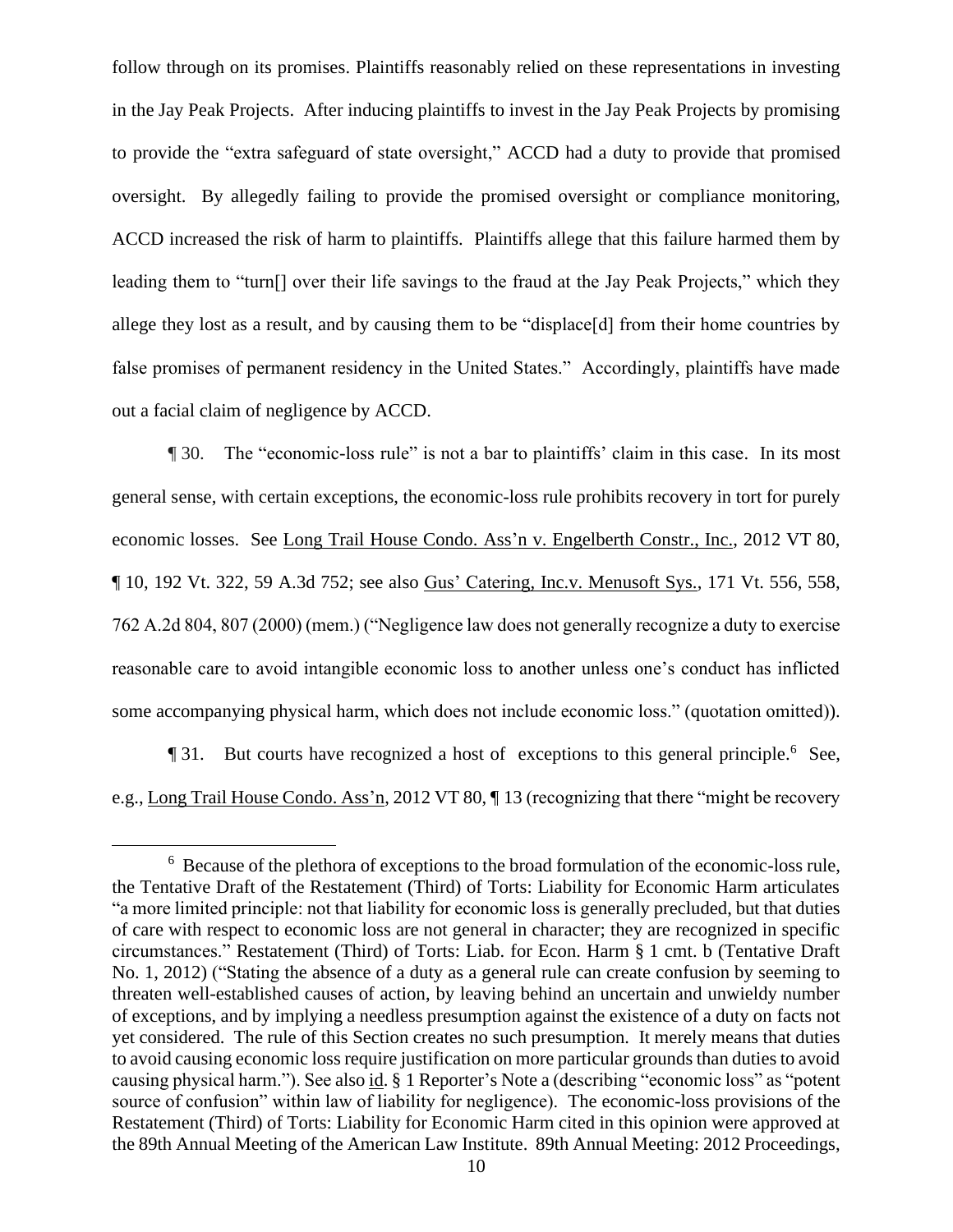for purely economic losses in a limited class of cases" involving parties who have "a special relationship, which creates a duty of care independent of contract obligations," such as the obligation to avoid violating a "professional duty" (quotations omitted)); Springfield Hydroelectric [Co. v. Copp, 172 Vt. 311, 316, 779 A.2d 67, 71 \(2001\)](https://1.next.westlaw.com/Link/Document/FullText?findType=Y&serNum=2001570307&pubNum=0000162&originatingDoc=I92469dafcc8711e4a795ac035416da91&refType=RP&fi=co_pp_sp_162_71&originationContext=document&transitionType=DocumentItem&contextData=(sc.Search)#co_pp_sp_162_71) ("[C]ourts have permitted recovery for economic loss [where there is] a special relationship between the alleged tortfeasor and the individual who sustains purely economic damages sufficient to compel the conclusion that the tortfeasor had a duty to the particular plaintiff and that the injury complained of was clearly foreseeable to the tortfeasor." (quotation omitted)); cf. [Limoge v. People's Tr.](https://1.next.westlaw.com/Link/Document/FullText?findType=Y&serNum=1998184751&pubNum=0000162&originatingDoc=I92469dafcc8711e4a795ac035416da91&refType=RP&fi=co_pp_sp_162_890&originationContext=document&transitionType=DocumentItem&contextData=(sc.Search)#co_pp_sp_162_890) Co., 168 Vt. 265, [268-69, 719 A.2d 888, 890 \(1998\)](https://1.next.westlaw.com/Link/Document/FullText?findType=Y&serNum=1998184751&pubNum=0000162&originatingDoc=I92469dafcc8711e4a795ac035416da91&refType=RP&fi=co_pp_sp_162_890&originationContext=document&transitionType=DocumentItem&contextData=(sc.Search)#co_pp_sp_162_890) (quoting [Restatement \(Second\) of Torts §](https://1.next.westlaw.com/Link/Document/FullText?findType=Y&serNum=0290694407&pubNum=0101577&originatingDoc=I92469dafcc8711e4a795ac035416da91&refType=TS&originationContext=document&transitionType=DocumentItem&contextData=(sc.Search)) 552(1) (1977) and recognizing that one who, in the course of business, fails to exercise reasonable care and "supplies false information for the guidance of others in their business transactions, is subject to liability for pecuniary loss caused to them by their justifiable reliance upon the information").

¶ 32. The rationale underlying the economic-loss rule, which shapes the scope of and exceptions to that rule, rests on two main considerations. First, "[e]conomic losses proliferate more easily than losses of other kinds," leading to indeterminate and disproportionate liability. Restatement (Third) of Torts: Liab. for Econ. Harm § 1 cmt. (c)(1) (contrasting impact of badly driven car, causing physical harm only to others nearby, with potential impact of single negligent utterance, causing economic loss to thousands of people who rely on it, in addition to those who relied on first round of victims). Second, "[r]isks of economic loss tend to be especially well suited to allocation by contract." Id. cmt.  $(c)(2)$  (explaining that "[a] contract that settles responsibility for such a risk [is] preferable in most cases to a judicial assignment of liability after harm is

Discussion of Restatement of the Law Third, Torts: Liability for Economic Harm, 89 A.L.I. Proc. 22, 46-47 (2012). The A.L.I. states that "[o]nce it is approved by the membership at an Annual Meeting, a Tentative Draft . . . represents the most current statement of the American Law Institute's position on the subject and may be cited in opinions or briefs until the official text is published." Am. Law Inst., Torts: Liability for Economic Harm (2018), https://www.ali.org/projects/show/torts-liability-economic-harm-3rd/ [https://perma.cc/GV9G-9MY8].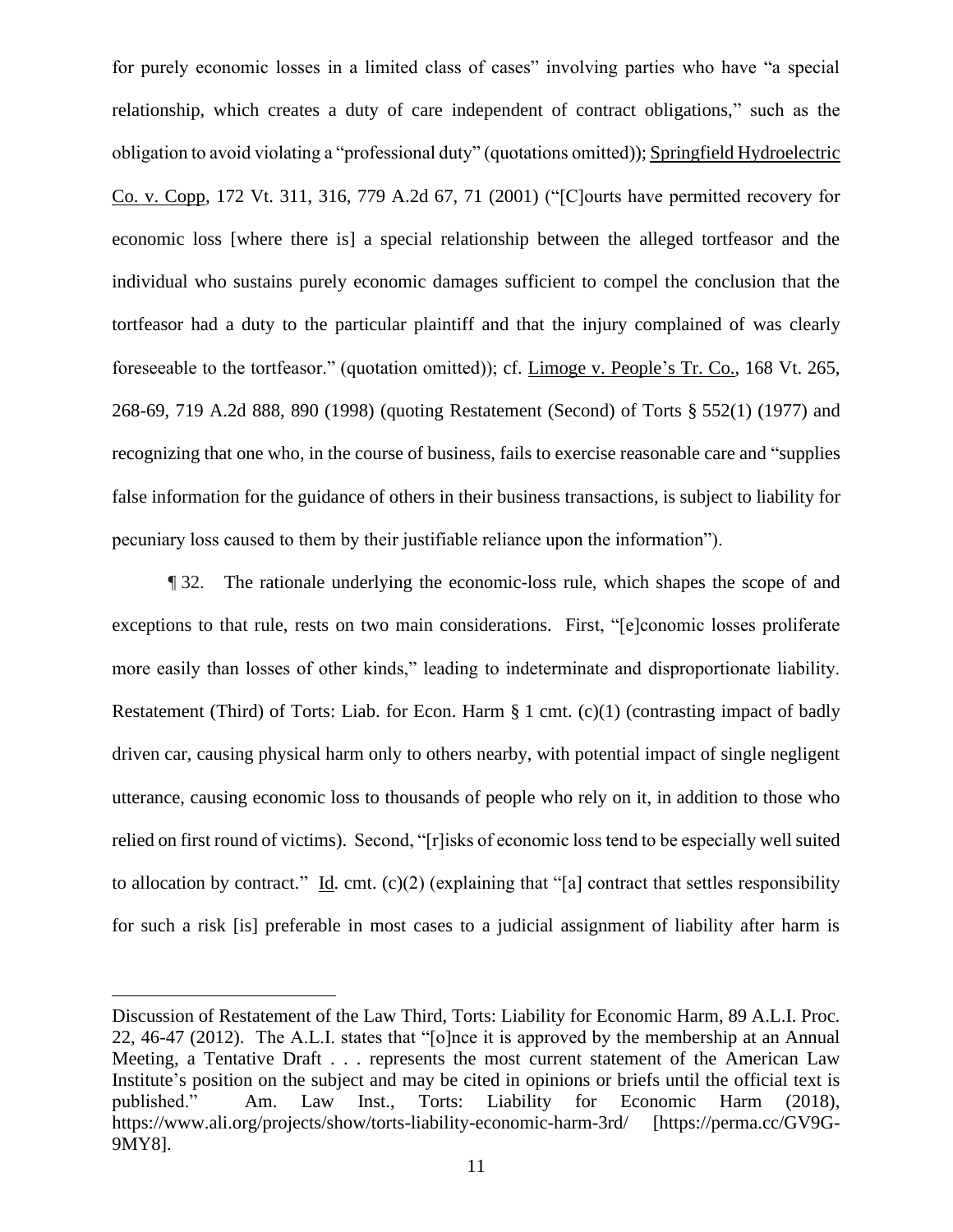done)."<sup>7</sup> Courts have recognized duties to prevent economic loss when these rationales are weak or absent. Id. cmt. d. So, for example, those who, in the course of their business, profession, or employment, perform services for the benefit of a limited group of persons may be subject to liability for pecuniary loss caused to those who relied upon the service by a failure to exercise reasonable care in performing the service. Id. § 6.

¶ 33. Here, plaintiffs have alleged sufficient facts to make out a special relationship between defendants and plaintiffs such that they may recover for their purely economic losses. ACCD initiated a close relationship with the plaintiffs by recruiting them to invest their life savings in the Jay Peak Projects by promising exceptional oversight and management of the investment. As discussed above, ACCD demonstrated awareness of the risk that it was inducing plaintiffs to undertake—a risk it represented it would minimize—when it told plaintiffs it would provide a safeguard for their investments. ACCD did not simply endorse the Jay Peak Projects to members of the public generally; it personally solicited individual investors, and entered into individualized relationships with each of the plaintiffs, who paid substantial fees directly to the VRC in connection with that relationship. It intended to influence a narrow class of identified people prospective investors in the Jay Peak Projects—and those who actually invested relied on their representations and promised oversight. This is the kind of relationship that can give rise to liability for purely economic harms.

¶ 34. For the purposes of subsequent proceedings in this case, we note that we do not embrace plaintiffs' theory of negligence resting on defendants' alleged violation of federal regulations that impose a duty of care on defendants for plaintiffs' benefit. We conclude that the

 $7$  For this reason, if the factfinder ultimately concludes that defendants entered into a contract with plaintiffs, the economic-loss rule may preclude recovery in tort rather than contract. See Walsh v. Cluba, 2015 VT 2, ¶¶ 26-32, 198 Vt. 453, 117 A.3d 798. The tort theory of liability we acknowledge here "typically serves as a substitute for a contract between two parties who cannot conveniently write one, and whose affairs will be made simpler and more efficient if the party who invites the reliance has enforceable obligations to the party who accepts the invitation." Restatement (Third) of Torts: Liab. for Econ. Harm § 1 cmt. (d)(2).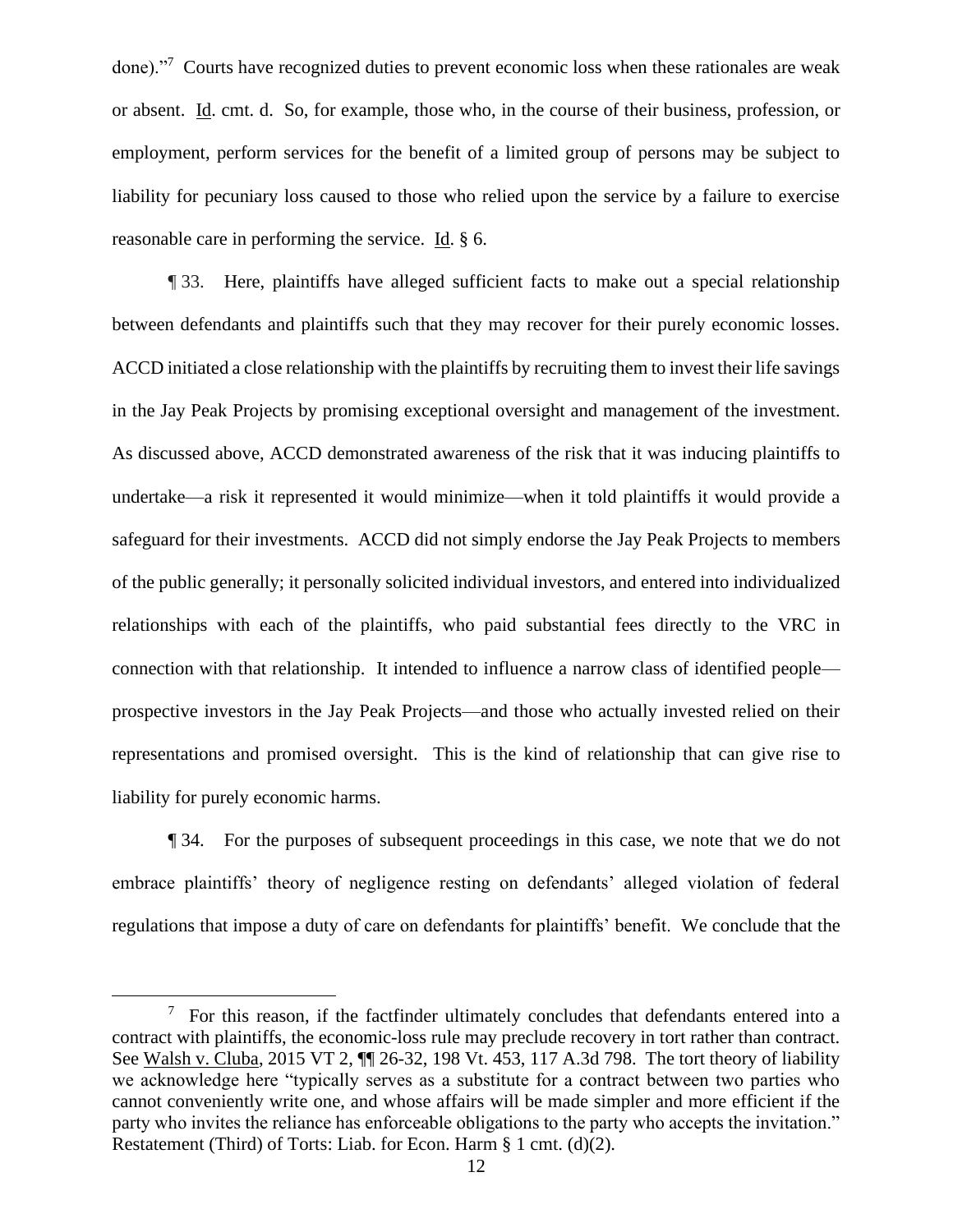regulations to which plaintiffs point do not support that theory. Plaintiffs rely on Denis Bail Bonds,

Inc. v. State, in which we held that, in determining whether a governmental body has undertaken

a duty of care toward certain individuals, we may consider:

(1) whether an ordinance or statute sets forth mandatory acts clearly for the protection of a particular class of persons, rather than the public as a whole; (2) whether the government has actual knowledge of a condition dangerous to those persons; (3) whether there has been reliance by those persons on the government's representations and conduct; and (4) whether failure by the government to use due care would increase the risk of harm beyond its present potential.

159 Vt. 481, 487, 622 A.2d 495, 499 (1993). Plaintiffs argue that 8 C.F.R. § 204.6(m)(6)

imposes such "mandatory acts clearly" set out "for the protection of a particular class of

persons," but in fact this regulation simply requires regional centers to explain how they will

increase economic growth within their targeted region:

Each regional center wishing to participate in the Immigrant Investor Pilot Program shall submit a proposal to the Assistant Commissioner for Adjudications, which:

 (i) Clearly describes how the regional center focuses on a geographical region of the United States, and how it will promote economic growth through increased export sales, improved regional productivity, job creation, and increased domestic capital investment;

 (ii) Provides in verifiable detail how jobs will be created indirectly through increased exports;

 (iii) Provides a detailed statement regarding the amount and source of capital which has been committed to the regional center, as well as a description of the promotional efforts taken and planned by the sponsors of the regional center;

 (iv) Contains a detailed prediction regarding the manner in which the regional center will have a positive impact on the regional or national economy in general as reflected by such factors as increased household earnings, greater demand for business services, utilities, maintenance and repair, and construction both within and without the regional center; and

 (v) Is supported by economically or statistically valid forecasting tools, including, but not limited to, feasibility studies, analyses of foreign and domestic markets for the goods or services to be exported, and/or multiplier tables.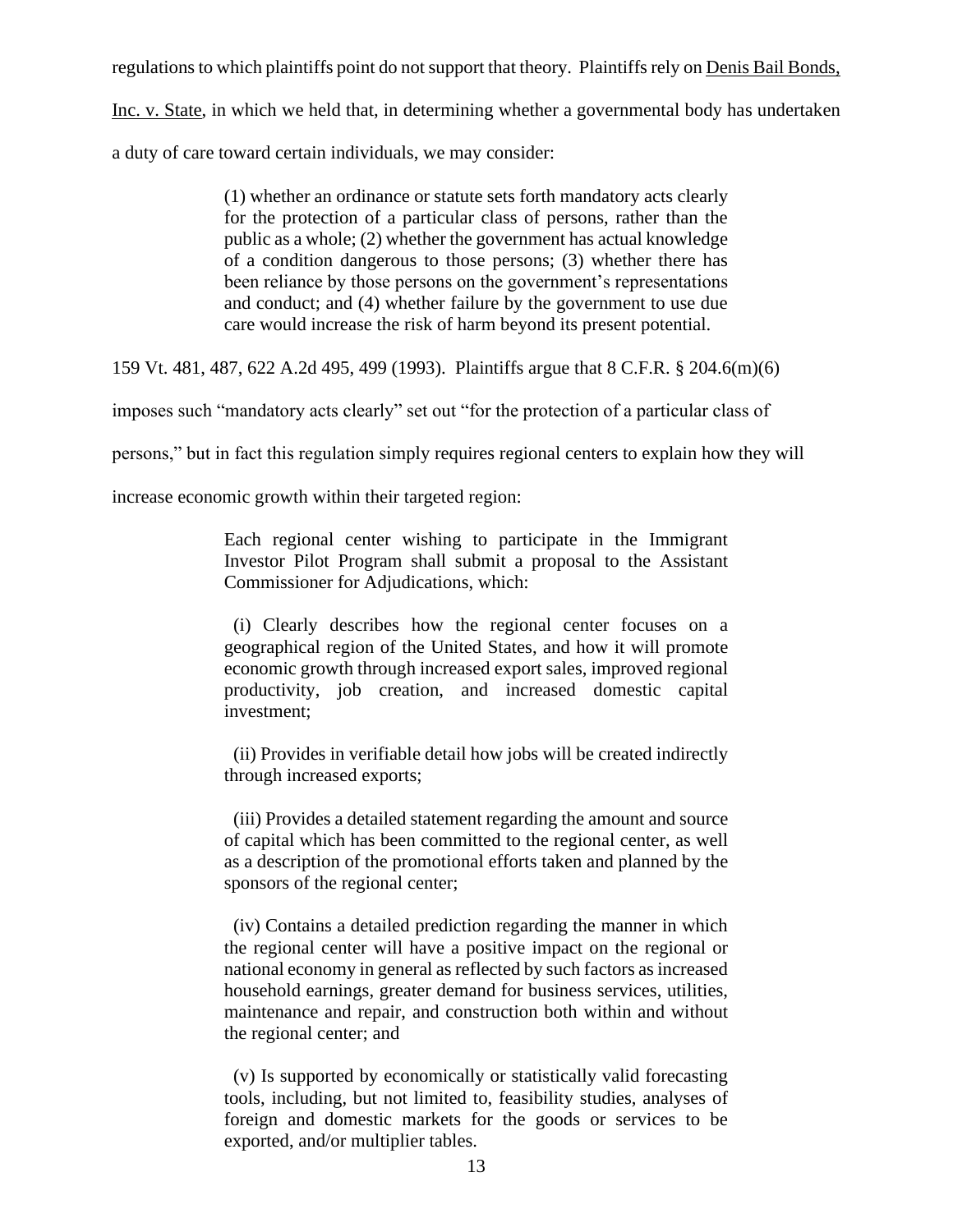8 C.F.R. § 204.6(m)(3). We reject plaintiffs' contention that this regulation imposed on ACCD mandatory duties for plaintiffs' protection. The focus of these federal regulations is ensuring that regional centers promote the economic growth and job creation they are charged with fostering. Plaintiffs may benefit indirectly from this duty, but we cannot agree that their financial protection is the target of these regulations. We reach the same conclusion with respect to the directives in the USCIS forms approving ACCD's designation as a regional center.

#### b. Negligent Misrepresentation

¶ 35. We conclude that plaintiffs have stated a claim for negligent misrepresentation. We have adopted the Restatement (Second) of Torts definition of negligent misrepresentation, which imposes liability on those "who, in the course of [their] business, profession or employment, or in any other transaction in which [they have] a pecuniary interest, [supply] false information for the guidance of others in their business transactions," if the others suffer pecuniary loss caused by their justifiable reliance upon the information. Limoge, 168 Vt. at 268-69, 719 A.2d at 890 (citing Restatement (Second) of Torts § 552(1)). In the absence of a public duty to supply the information, liability for negligent misrepresentation is limited to loss suffered by, among others, "the person or one of a limited group of persons for whose benefit and guidance" the supplier intends to supply the information, and only in connection with reliance on the information in a transaction that the supplier intends the information to influence. Restatement (Second) of Torts § 552(2).

¶ 36. That plaintiffs' allegations fit this definition is not seriously in dispute. The economic-loss rule is not an impediment to this claim, and the Restatement (Second) provision describing the tort applies, by its own terms, to "pecuniary loss" rather than physical harm. Id. § 552(1); see also id. cmt. a (explaining that rule applies only to pecuniary loss, and adopting more restricted rule of liability than negligent misrepresentation that results in physical harm).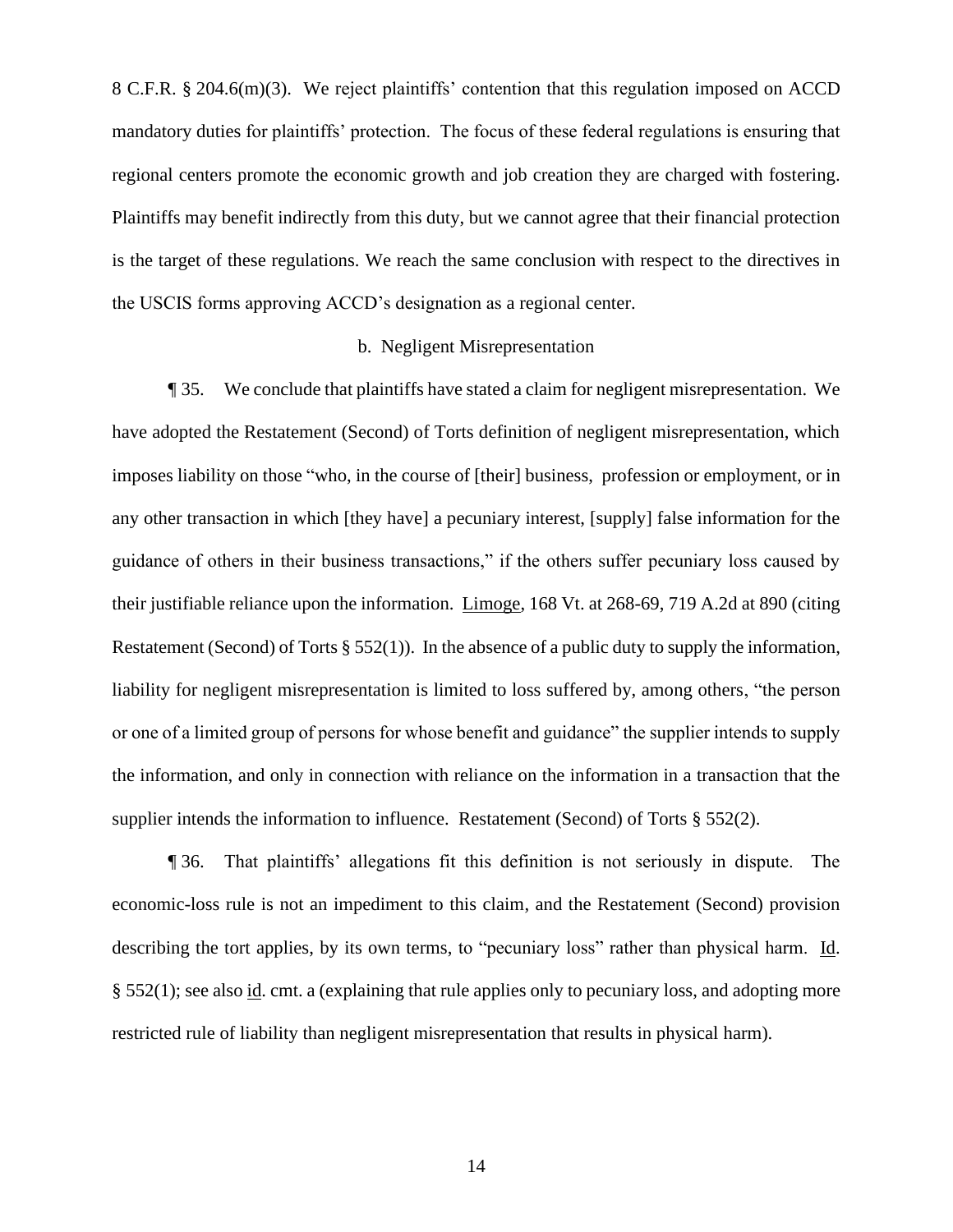#### 2. Sovereign Immunity

¶ 37. Sovereign immunity protects the State and its components from suit unless it is expressly waived by statute. Jacobs v. State Teachers' Ret. Sys. of Vt., 174 Vt. 404, 408, 816 A.2d 517, 521 (2002). The Vermont Tort Claims Act waives the State's immunity with respect to suits for injury to persons caused by the negligent acts of employees of the State acting within the scope of their employment "under the same circumstances, in the same manner, and to the same extent as a private person would be liable to the claimant." 12 V.S.A. § 5601(a). The Act contains a number of exceptions, including that it does not waive immunity for claims "based upon the exercise or performance or failure to exercise or perform a discretionary function." Id. § 5601(e)(1). We conclude that plaintiffs' claims are comparable to recognized causes of action against private persons and that the discretionary function exception to the State's waiver of sovereign immunity in the Tort Claims Act does not apply to these allegations.

a. Applicability of Plaintiffs' Claims to a Private Person

¶ 38. Under the Tort Claims Act, "the State waives its immunity only to the extent a plaintiff's cause of action is comparable to a recognized cause of action against a private person." Sabia, 164 Vt. at 298, 669 A.2d at 1191 (citation omitted). On this basis, we have concluded that the Tort Claims Act did not waive the State's sovereign immunity with respect to a suit against the State based on the Office of Child Support's (OCS's) alleged negligent failure to enforce a childsupport order because no private analog to this claim existed. Powers v. Office of Child Support, 173 Vt. 390, 398, 795 A.2d 1259, 1265 (2002). We explained that OCS's duties were "uniquely governmental" in that its enforcement actions are " 'broadly discretionary' and serve[] a variety of state policies and interests wholly apart from the collection of debts." Id. at 396-97, 795 A.2d at 1264 (quoting Noble v. Office of Child Support, 168 Vt. 349, 353, 721 A.2d 121, 124 (1998)).

¶ 39. On the other hand, we concluded that the State waived its sovereign immunity as a defense to a suit based on the failure of a state agency to perform its statutory duty to assist children seeking protection from reported and substantiated abuses because a private analog existed under

15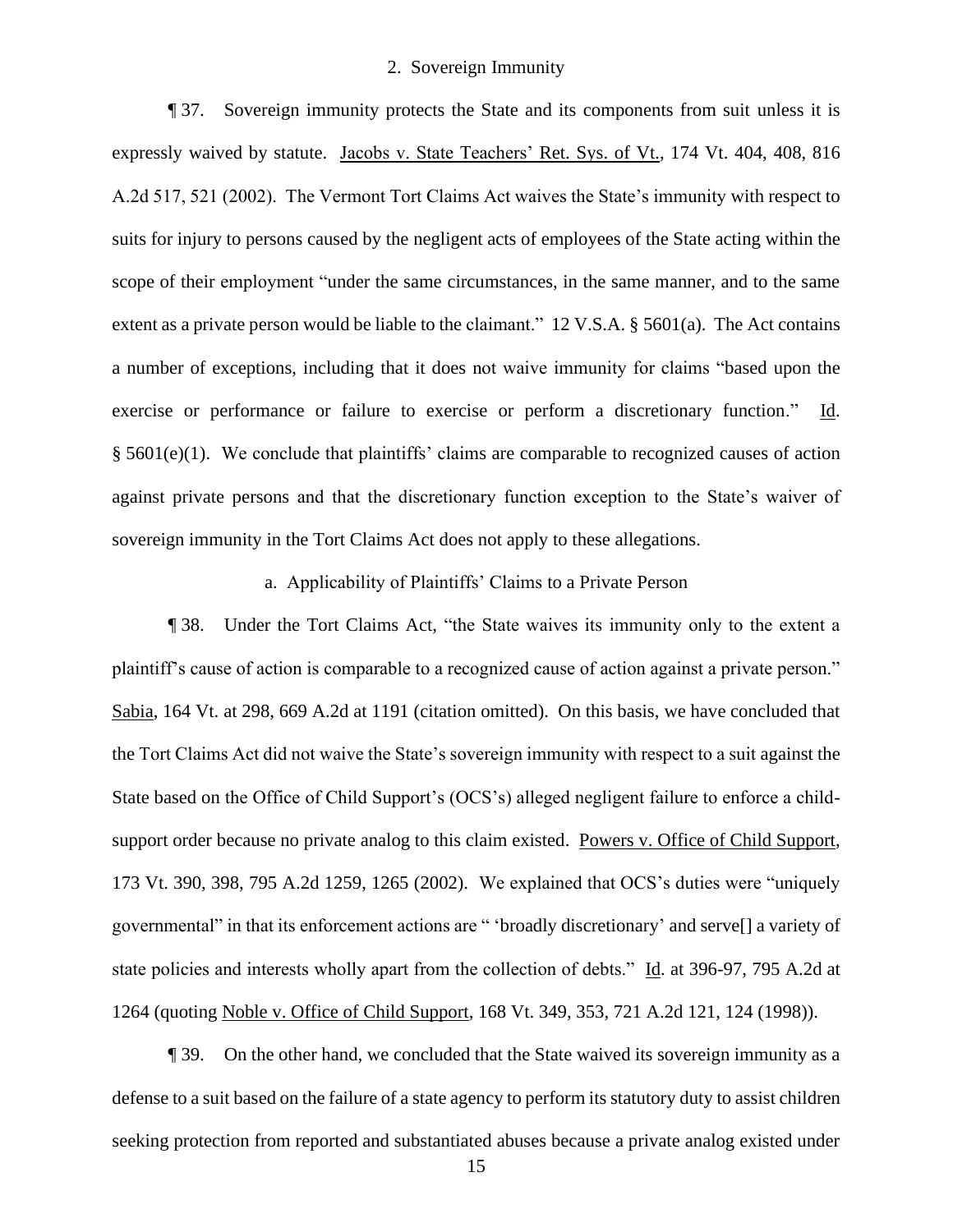the facts of that case. Sabia, 164 Vt. at 300, 669 A.2d at 1192. In particular, we explained that the tort claim was analogous to a claim based on negligent performance of a gratuitous undertaking where the negligence increases the risk of harm or the harm results from the other's reliance upon the undertaking—the exact claim plaintiffs have made in this case. Id. at 302-03, 669 A.2d at 1193-94. Significantly, we explained that a private analog existed in that case even though the acts and omissions at issue were performed by state social workers in the context of their childprotection duties—functions for which there is no apparent direct analog. Id. at 301-02, 669 A.2d at 1193. See also Kennery v. State, 2011 VT 121, ¶ 29, 191 Vt. 44, 38 A.3d 35 ("Because the duty of care in this case arises from common law, and is the same whether or not the tortfeasor is a private individual or a public employee, the [private-analog] requirement is inapplicable.").

¶ 40. As in Sabia and Kennery, plaintiffs' negligent-undertaking theory of negligence here is based on a common-law theory of negligence that is equally applicable to government employees and private individuals. Likewise, plaintiffs' negligent-misrepresentation claim is a well established common-law claim.

¶ 41. Moreover, this is an even stronger case than Sabia in that there was nothing uniquely governmental about ACCD's alleged acts and omissions upon which plaintiffs base their claims. As noted above, plaintiffs have alleged that there are hundreds if not thousands of regional centers throughout the United States, and virtually all of them are private ventures. Plaintiff's claim is emphatically not a claim against ACCD for negligent enforcement of state laws or regulations within its purview; it is a claim based on ACCD's promises and undertakings in connection with a generally, although not exclusively, private activity—operating a regional center. For these reasons, we conclude that, unless an exception applies, the Vermont Tort Claims Act waives the State's sovereign immunity with respect to plaintiffs' claims.

#### b. Discretionary Function Exception

¶ 42. Plaintiffs' allegations, viewed in the light most favorable to them, support a conclusion that their claims are not excluded from the State's waiver of sovereign immunity in the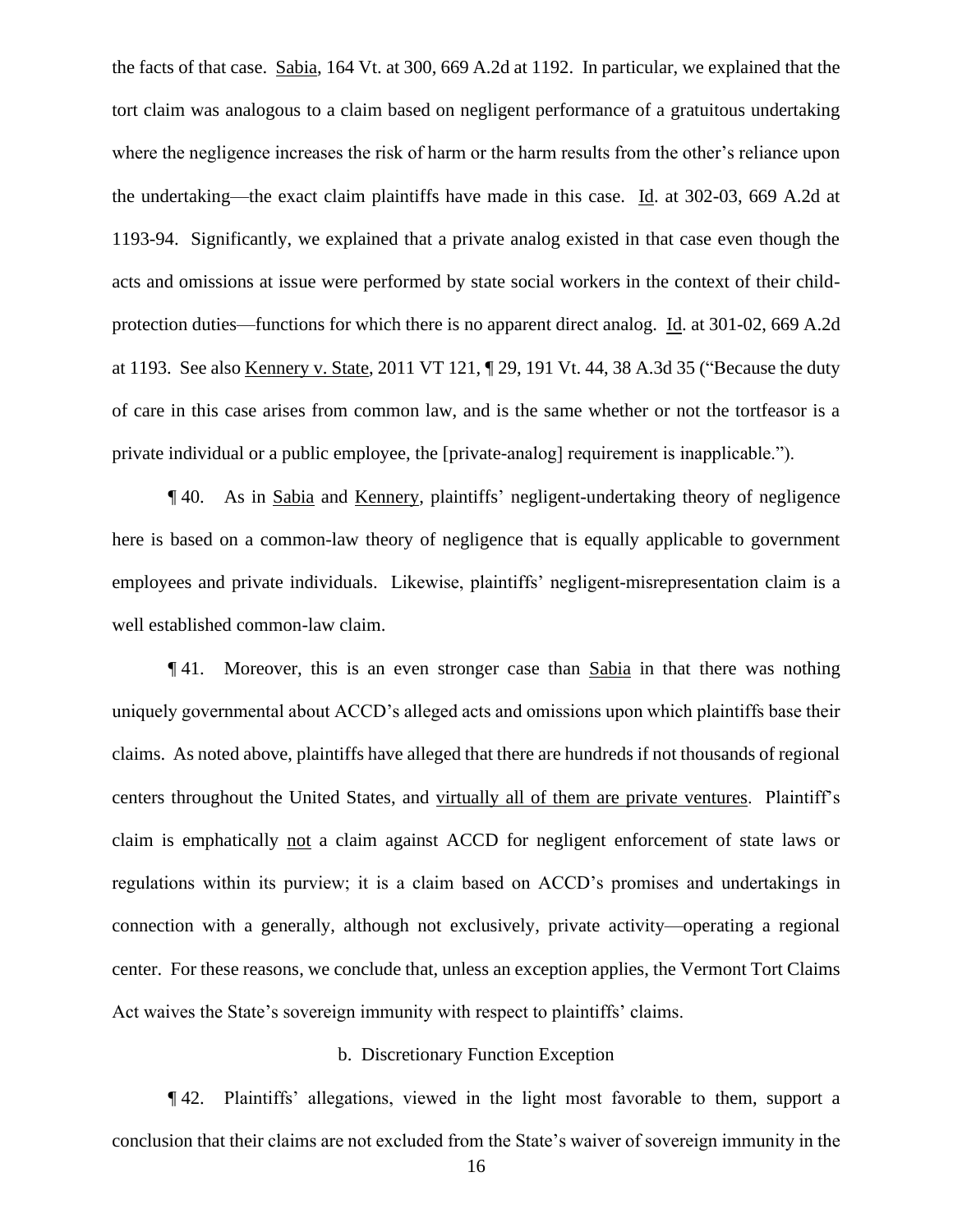Vermont Tort Claims Act on the basis that they relate to discretionary functions. See 12 V.S.A. § 5601(e)(1) (establishing that waiver of sovereign immunity does not apply to claims "based upon the exercise or performance or failure to exercise or perform a discretionary function or duty on the part of a State agency or an employee of the State").

¶ 43. We use a two-part test, adopted from United States v. Gaubert, 499 U.S. 315, 322- 25 (1991), to determine whether a challenged act or omission is discretionary. Estate of Gage v. State, 2005 VT 78, ¶ 5, 178 Vt. 212, 882 A.2d 1157 (explaining that this Court has adopted Gaubert's two-part test for determining applicability of discretionary function exception). The first prong asks "whether a statute, regulation, or policy mandates certain acts, or whether performance of a duty involves an element of judgment or choice." Ingerson v. Pallito, 2019 VT 40, ¶ 13, Vt. , A.3d . An act is discretionary "where there is no specifically dictated course of action for the employee to follow." Amy's Enters. v. Sorrell, 174 Vt. 623, 625, 817 A.2d 612, 617 (2002) (mem.). Acts furthering policy decisions are shielded by the discretionary function exception only if there is "a range of discretion to exercise in deciding how to carry out" that decision. Gaubert, 499 U.S. at 325. The government's acts or omissions in carrying out—or failing to carry out—policy decisions are otherwise not considered discretionary: "[W]hile the discretionary function exception shields the State from liability for administrative and policymaking decisions, it will not excuse the State from liability for failure to act when required or for failure to use reasonable care when executing ministerial tasks in furtherance of a discretionary undertaking." Ingerson, 2019 VT 40, ¶ 17.

¶ 44. If the first prong is met, we proceed to the second prong, which asks whether the judgment involved in the challenged act or omission was "based on public policy considerations; decisions not related to public policy are not immune from suit." Id. ¶ 14. The second prong ensures that the discretionary function exception applies only where it serves its purpose of "assur[ing] that the courts do not invade the province of coordinate branches of government by passing judgment on legislative or administrative policy decisions through tort law." Searles v.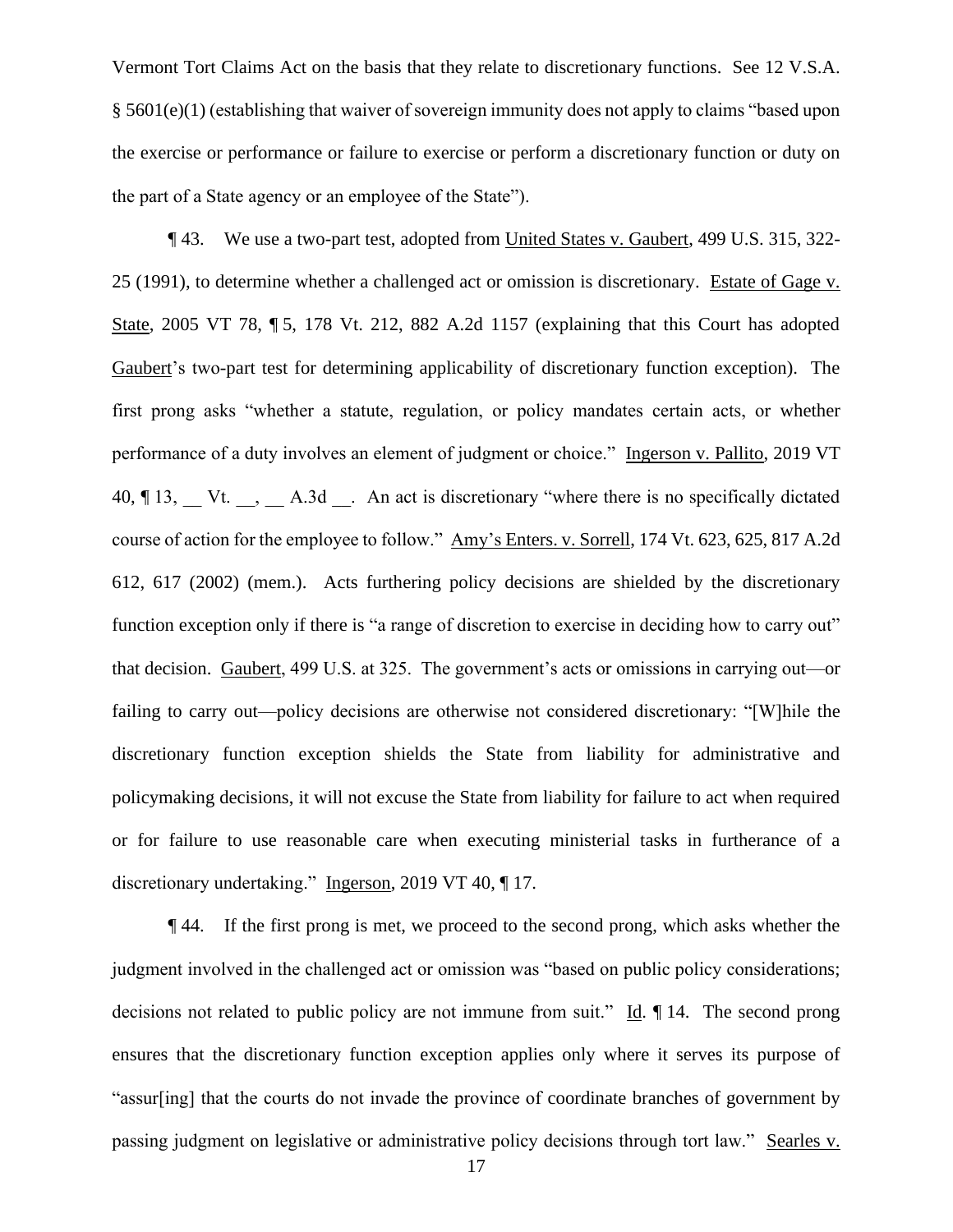Agency of Transp., 171 Vt. 562, 563, 762 A.2d 812, 813 (2000) (mem.) (quotation omitted). If the challenged action "involves negligence unrelated to any plausible policy objectives, then the second prong of the test is not satisfied, and the discretionary function exception does not apply." Ingerson, 2019 VT 40, ¶ 14 (quotation omitted).

¶ 45. Here, the first prong of the Gaubert test—that the challenged acts or omissions involved discretionary decisions—is not met. 499 U.S. at 325. The challenged omission is the failure to conduct oversight of the Jay Peak Projects in the manner the VRC undertook to—and represented to the investors that it would—oversee them. This includes the VRC's failure to conduct the quarterly compliance reviews and "financial monitoring and auditing of projects to ensure legitimacy" that ACCD employees represented to plaintiffs that the State conducted. Once the State had undertaken to conduct such compliance reviews, conducting them was no longer a discretionary function: There was a "specifically dictated course of action for the employee[s] to follow." Amy's Enters., 174 Vt. at 625, 817 A.2d at 617. While some discretionary decisions as to how to carry out the reviews, monitoring, and auditing may have remained once the State committed to doing them, the State's alleged failure to conduct any such reviews, monitoring, or auditing was a ministerial failure—a failure to follow a specifically dictated course of action. On the facts as alleged here, the Vermont Tort Claims Act waives the State's sovereign immunity.

¶ 46. Likewise, with respect to the negligent misrepresentation claim, even if ACCD employees had some discretion as to what representations to make to plaintiffs, satisfying the first prong of the Gaubert test, we cannot discern any state policy they could have been furthering by misrepresenting ACCD's oversight role and practices.

¶ 47. For these reasons, the trial court erred in dismissing Count 5—the negligent misrepresentation claim—and Count 11—the negligence claim—to the extent that they are directed against the State rather than the individual defendants.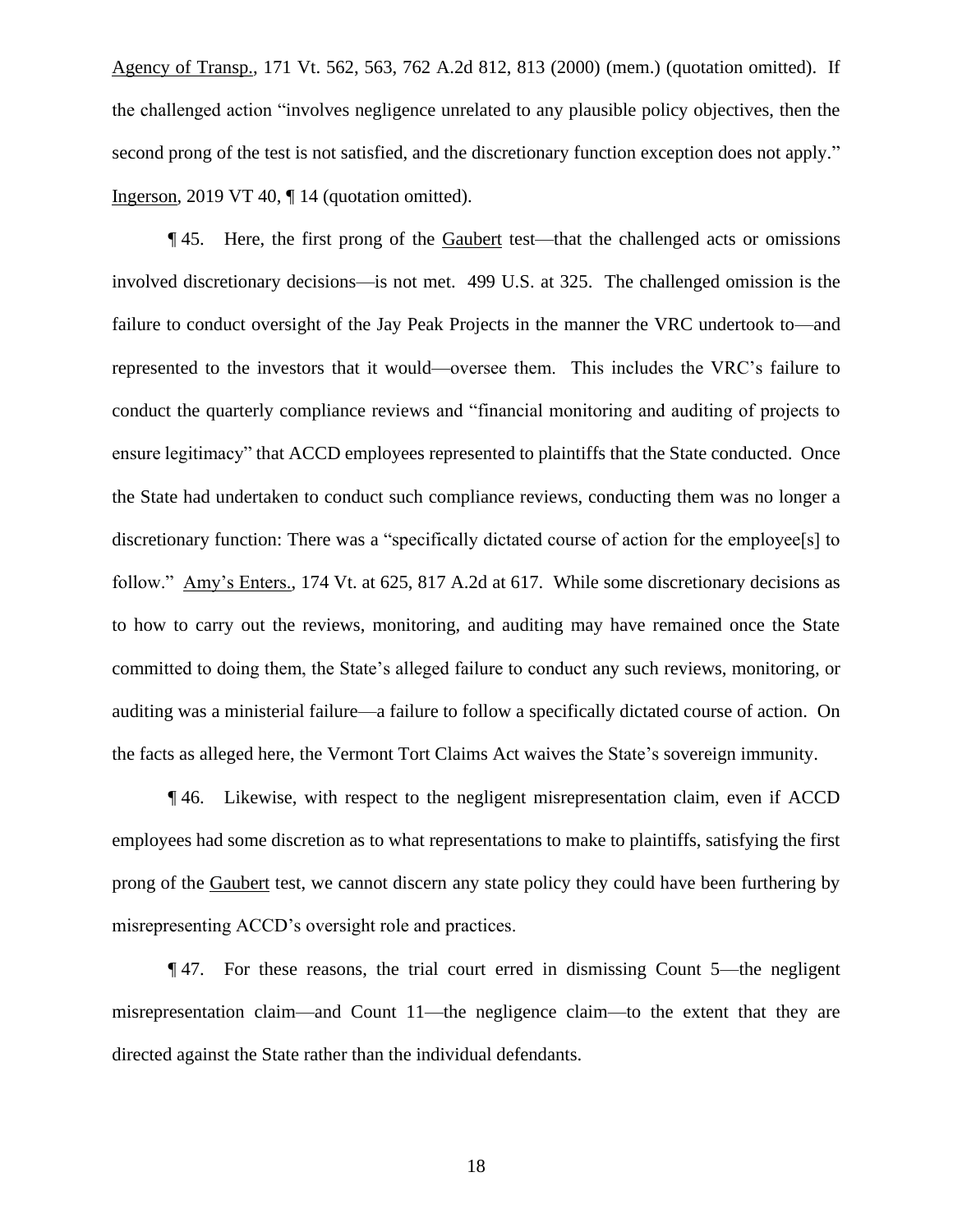#### II. Gross Negligence Against Individual Defendants (Count 6)

¶ 48. Plaintiffs allege that the named defendants—James Candido, John Kessler, Lawrence Miller, Eugene Fullam, Patricia Moulton, and Brent Raymond—are liable for gross negligence because they induced plaintiffs to rely on them, and knew or should have known plaintiffs were relying on them, "to oversee, manage, administer, and ensure the regulatory compliance of the investments entrusted to the Jay Peak Projects," and then grossly failed to exercise due care in conducting such oversight and management, leading to plaintiffs' loss of their investments in the Jay Peak Projects, displacement from their home countries, and "the endangerment of [p]laintiffs' permanent residency in the United States."

¶ 49. As an initial matter, we note that the Vermont Tort Claims Act does not bar claims against state employees for gross negligence. Although under 12 V.S.A. § 5602(a) the exclusive right of action for harm to people or property done by state employees who were acting within the scope of their employment is against the State, § 5602(b) creates an exception for claims based on "gross negligence or willful misconduct." Accordingly, plaintiffs harmed by state employees' gross negligence may sue those employees for damages, even if the employees' actions were undertaken within the scope of their employment. We consider whether the respective defendants are protected from liability by immunity and, to the extent they are not, whether plaintiffs' allegations can establish gross negligence.

#### A. Immunity

¶ 50. We recognize two forms of immunity for government employees: absolute immunity and qualified immunity. Kennery, 2011 VT 121, ¶43. Absolute immunity protects judges, legislators, and "the highest executive officers" from suit "where the acts complained of are performed within their respective authorities." O'Connor v. Donovan, 2012 VT 27, ¶ 6, 191 Vt. 412, 48 A.3d 584 (quotation omitted). Such officers are entitled to absolute immunity even when their acts fall within the "outer perimeter of [their] authority and discretion." Id. ¶ 9 (quotation omitted). The State's other officers, employees, and agents are entitled to qualified

19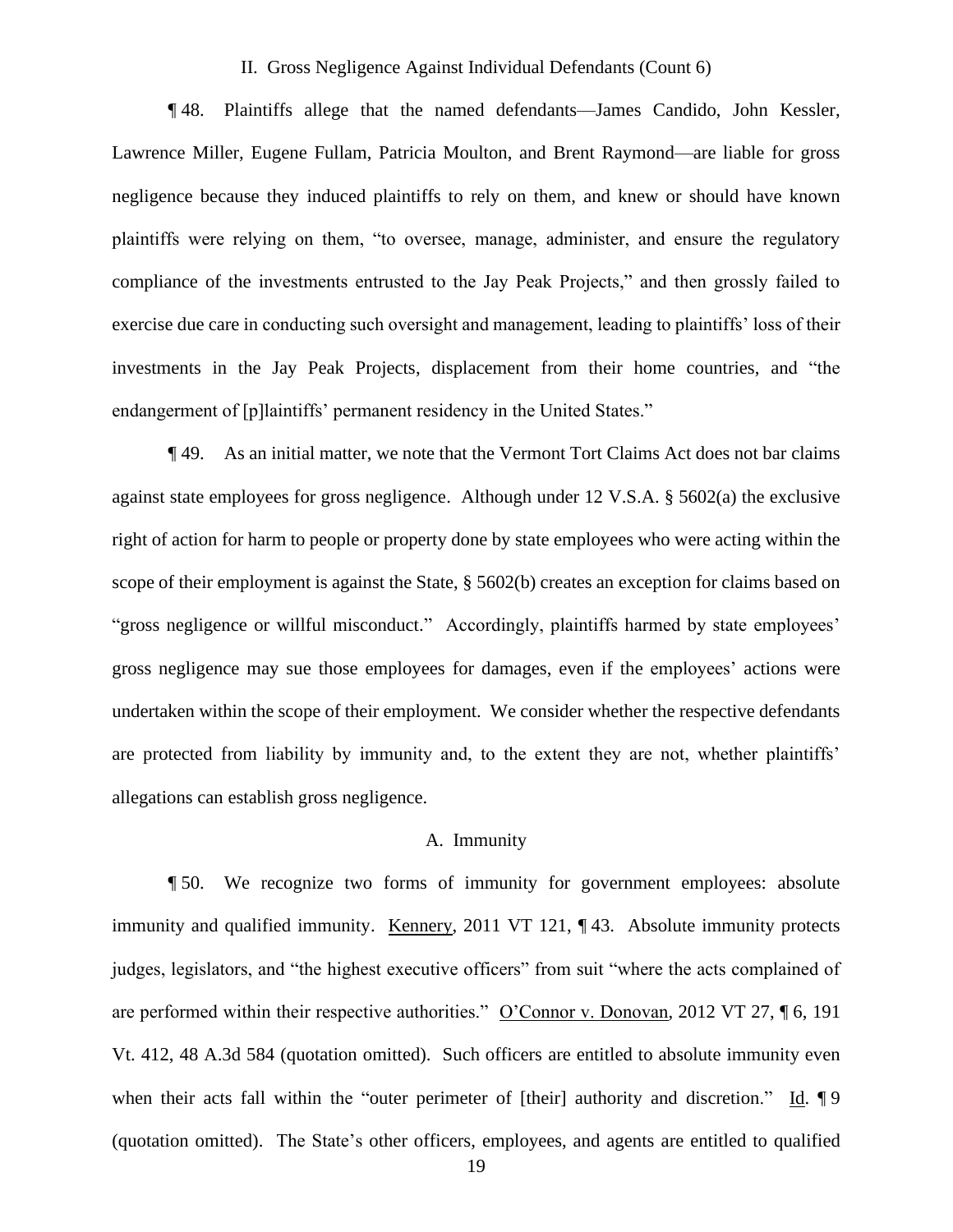immunity from suit, but only if, when undertaking the challenged acts, they were "1) acting during the course of their employment and within the scope of their authority; 2) acting in good faith; and 3) performing discretionary, as opposed to ministerial acts." Id.  $\sqrt{\ }$  6 (alteration and quotation omitted).

¶ 51. For the reasons set forth below, we conclude that defendants Lawrence Miller and Patricia Moulton, former Secretaries of the ACCD, are absolutely immune from suit. Plaintiffs' claim against Eugene Fullam fails because plaintiffs have not alleged conduct by him that would overcome qualified immunity. We need not decide whether John Kessler is entitled to qualified immunity because we conclude plaintiffs have not made out a claim of gross negligence against him. Plaintiffs have adequately alleged that Brent Raymond and James Candido are not shielded by qualified immunity and have made allegations that could establish gross negligence.

1. Absolute Immunity—Defendants Miller and Moulton

¶ 52. Patricia Moulton and Lawrence Miller are entitled to absolute immunity because they are being sued for alleged actions undertaken when they were Secretaries of ACCD, and the actions at issue fell within the general authority of their office. Plaintiffs do not dispute that as the highest executive officer in ACCD, the Secretary is entitled to absolute immunity for actions undertaken within the office's general authority. Plaintiffs contend, however, that Moulton and Miller were not acting within the scope of their office's general authority "because they had no state authority to run a federal immigration program in this manner." Plaintiffs' complaint, however, does not bear out their contention that Moulton and Miller's involvement in promoting EB-5 projects was outside the realm of their office's general authority. The complaint says that "ACCD is charged with . . . enhancing Vermont's business climate, marketing Vermont to businesses and individuals, along with facilitating, promoting and creating business opportunities within Vermont to contribute to the economic viability and growth of the State." It says ACCD operated as a regional center, and regional centers "provide a pathway for the flow of billions of dollars in investor funds within the United States" by performing administrative functions for EB-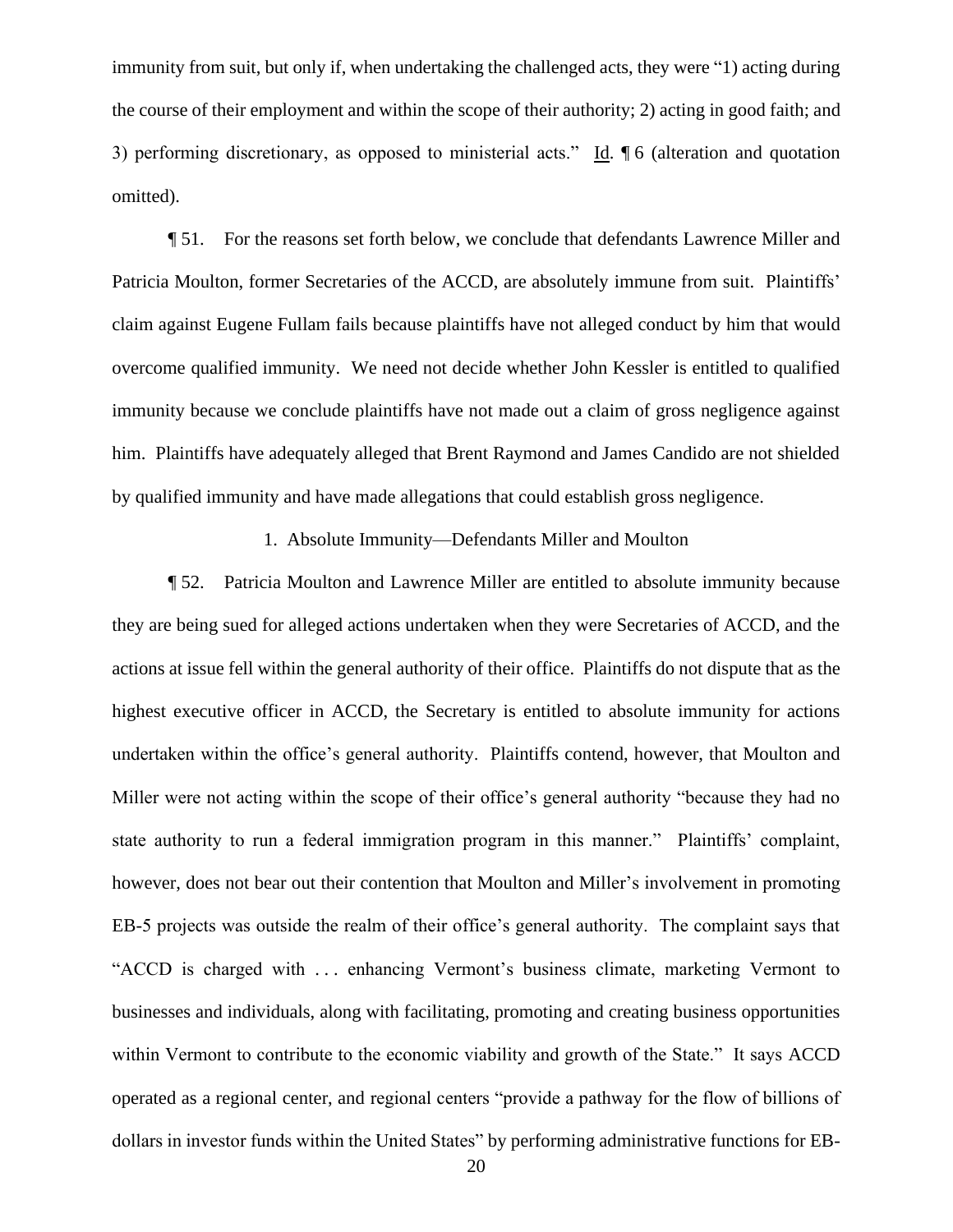5 projects. Operating a regional center was thus not "run[ning] a federal immigration program," but rather was in line with ACCD's mission of "promoting and creating business opportunities," and so fell at least within the "outer perimeter of [Miller and Moulton's] authority and discretion." O'Connor, 2012 VT 27, ¶ 9.

2. Qualified Immunity—Defendants Fullam, Kessler, Raymond and Candido

¶ 53. Government employees who are not entitled to absolute immunity may still be eligible for qualified immunity if, when undertaking the challenged acts, they were, in good faith, performing discretionary acts within the course of their employment and the scope of their authority. Id. ¶ 6. The test for good faith is "the objective reasonableness of the official's conduct." Amy's Enters., 174 Vt. at 625, 817 A.2d at 617. We have held that "acts are objectively reasonable if an officer of reasonable competence could have made the same choice in similar circumstances." Id. If "plaintiffs cannot show" that a defendant was acting outside the course of their employment and scope of their authority or "that defendant's conduct . . . was ministerial rather than discretionary in nature or that defendant acted in bad faith or violated clearly established law, [the] defendant is immune from their lawsuit." Baptie v. Bruno, 2013 VT 117, ¶ 16, 195 Vt. 308, 88 A.3d 1212. We review the allegations against each individual defendant in light of this test.

## a. Defendant Fullam

¶ 54. Plaintiffs' sole allegation regarding Eugene Fullam, a former executive director of the VRC, is that he marketed and solicited investors for the Jay Peak Projects. Plaintiffs have thus not alleged any facts to show that he was not "1) acting during the course of [his] employment and within the scope of [his] authority; 2) acting in good faith; and 3) performing discretionary, as opposed to ministerial acts." O'Connor, 2012 VT 27, ¶ 6 (alteration and quotation omitted). Accordingly, Fullam is entitled to qualified immunity.<sup>8</sup>

 $8\text{ Moreover, we note that the allegations in the complaint would be insufficient to establish }$ gross negligence by Fullam.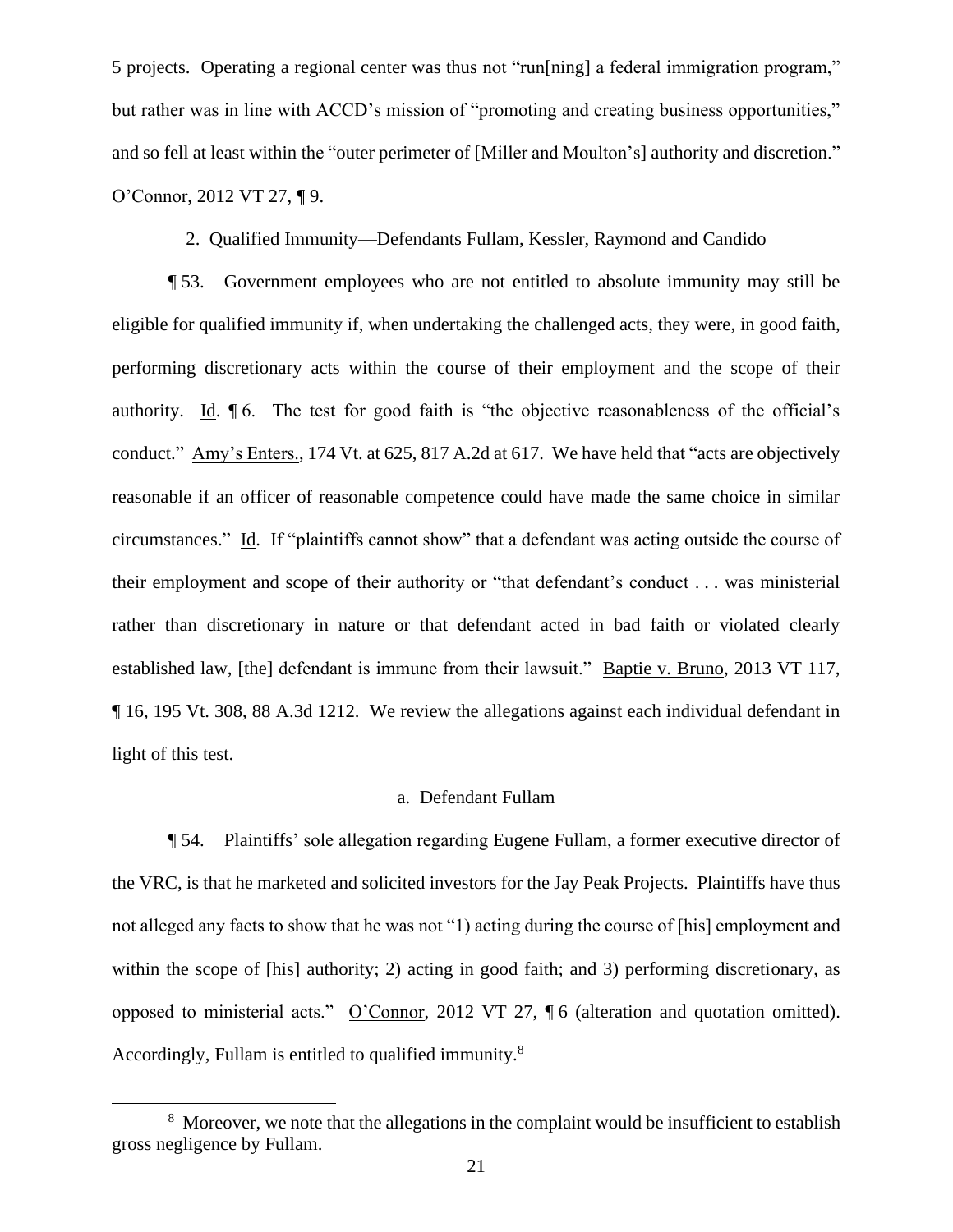#### b. Defendant Kessler

¶ 55. Plaintiffs allege that John Kessler, who is general counsel for the ACCD, marketed and solicited investors for the Jay Peak Projects, in the course of which he made misrepresentations as to the VRC's oversight, and that he disregarded warnings of securities violations. We do not reach the question of whether he is entitled to qualified immunity because we conclude plaintiffs could not make out claims of gross negligence against him on these facts, as we discuss further below. See infra, ¶[ 60.

## c. Defendant Raymond

¶ 56. Plaintiffs have alleged that Brent Raymond, another former executive director of the VRC, marketed and solicited investors for the Jay Peak Projects, and in doing so, "misrepresented that the VRC acted as an independent overseer of the Jay Peak Projects with duties of tracking investor funds to-and-from escrow, the status of investor capital, and requiring quarterly reports from the Jay Peak Projects." They claim that in May 2014, about twenty investors sent Raymond "complaints about the Jay Peak Projects' misappropriation of investor funds," and he "deflected investor complaints and continued to provide the necessary cover for the Jay Peak Projects and the VRC Team's involvement." They further allege that when they "were unable to elicit a response from" the Jay Peak Projects about issues including "proof of the source-and-use of Jay Peak Investor funds, they approached the state overseers—the VRC's Executive Director, Brent Raymond, and the VRC Team—to make good on their prior representations and voluntarily assumed duties of state oversight of the Jay Peak Projects and extract the relevant documents." But "Raymond claimed that the VRC had no legal authority to conduct financial reviews" and told one plaintiff that the VRC had "not been auditing [the Jay Peak Projects'] financials—nor are we required to, or ever represented that we were." (Alteration in original.) He "lambasted" plaintiffs for " 'how farfetched' their expectations were for the VRC to monitor, oversee, or otherwise review financial documents relating to the Jay Peak Projects." He then told a Jay Peak investor that "the VRC does not prepare quarterly reports on projects so we have no reports to provide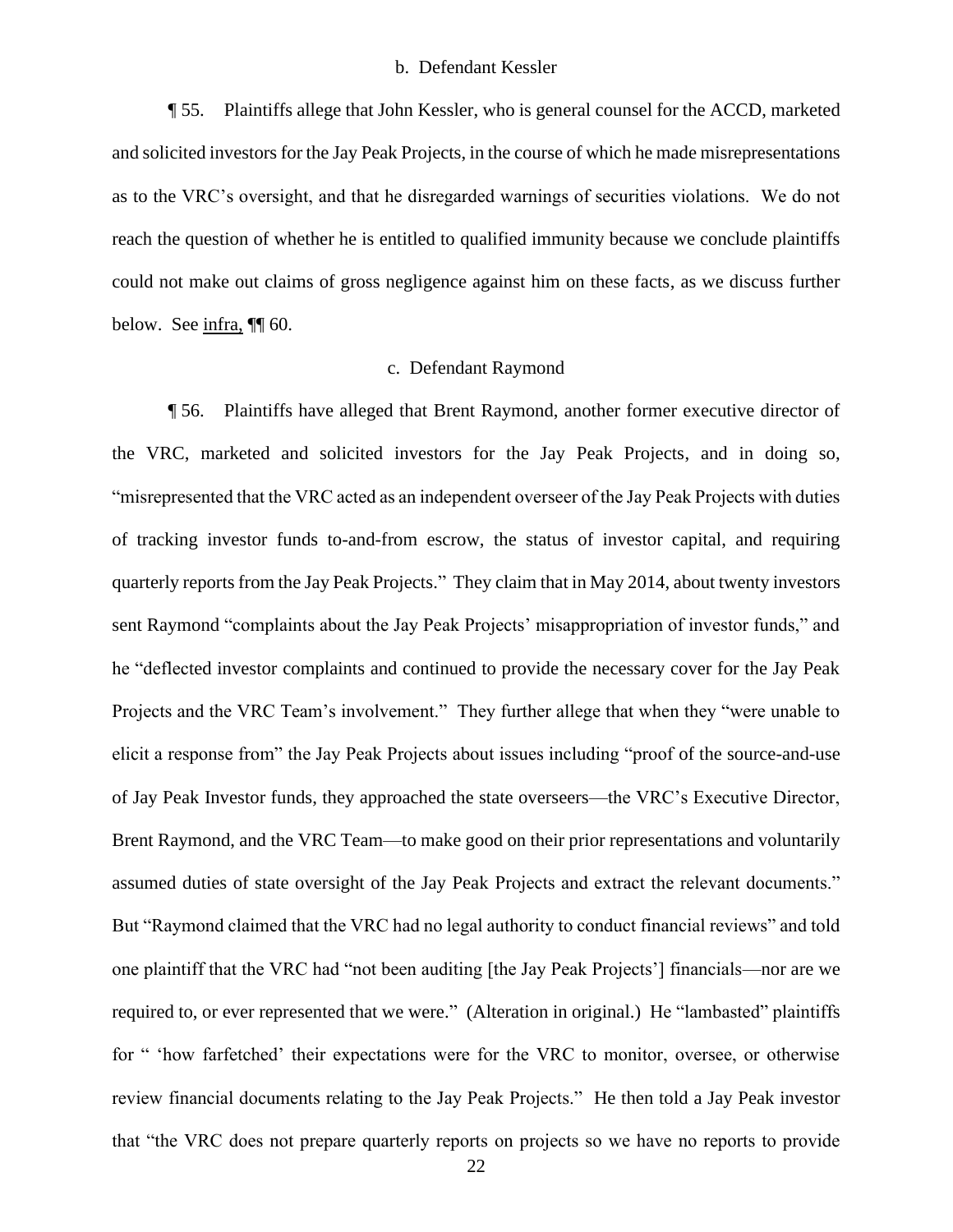you." (Alterations omitted.) Raymond then "used the Jay Peak Investors' inability to acquire the Jay Peak Projects' source-and-use of investor funds as an obstacle to investigate their claims" by telling them that until the investors supplied evidence to "support their allegations of fraud," the VRC "would not investigate." Because "the Jay Peak Investors were asking the VRC for help in acquiring such evidence, it became apparent that the VRC would not be investigating." Plaintiffs allege that Raymond did this to "protect the VRC's Jay Peak partners." Finally, they allege that in January 2015, even after receiving complaints about the Jay Peak Projects' misappropriation of investor funds, he approved the Jay Peak Projects to solicit investors for further projects. These allegations—that Raymond made misrepresentations to investors about the financial oversight that the VRC provided over the projects, then later said the VRC could not and would not provide financial oversight and would not investigate the claims of fraud; acted to protect the Jay Peak Projects instead of the investors; and then even in the face of complaints alleging that the Projects were misappropriating funds, approved the Projects to solicit more investors—are sufficient to show that his conduct fails the good-faith prong, as no "officer of reasonable competence could have made the same choice in similar circumstances." Amy's Enters., 174 Vt. at 625, 817 A.2d at 617. For that reason, at this stage in the litigation we cannot conclude that defendant Raymond is protected by qualified immunity.

### d. Defendant Candido

¶ 57. Plaintiffs allege that James Candido, another former executive director of the VRC, marketed and solicited investors for the Jay Peak Projects, and in doing so, "misrepresented that the VRC acted as an independent overseer of the Jay Peak Projects with duties of tracking investor funds to and from escrow, the status of investor capital, and requiring quarterly reports from the Jay Peak Projects." When meeting with investors, he "touted the VRC's unique state oversight as a reason to choose an EB-5 project overseen by the VRC." At one point, an EB-5 industry professional and registered broker-dealer "alerted the VRC to various securities violations by the Jay Peak Projects by sending detailed emails" to employees including James Candido and John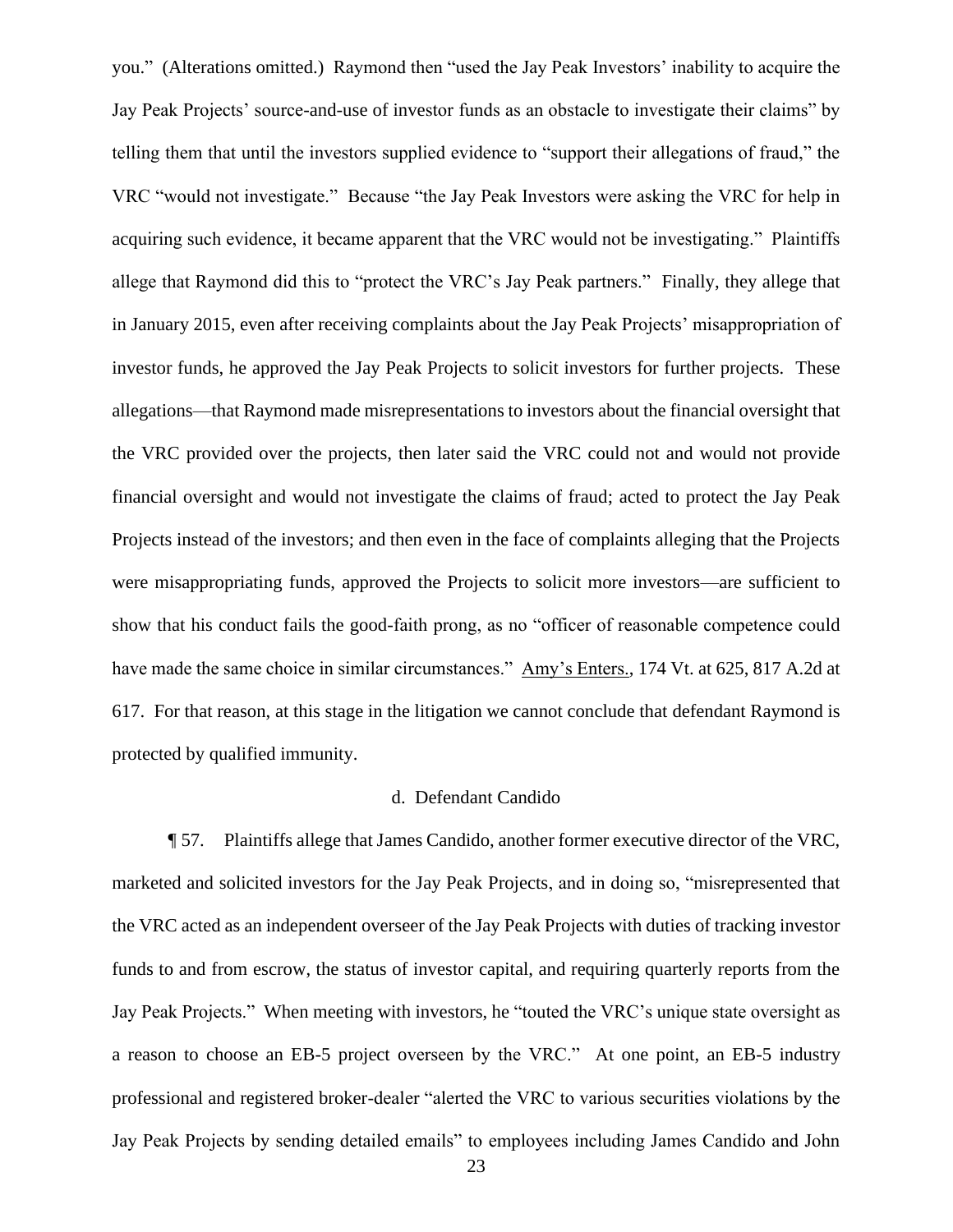Kessler. When a consulting firm that had helped solicit potential investors raised concerns with the VRC that the Jay Peak Projects were illegally misappropriating funds, Candido "conducted a supposed . . . audit-visit to the Jay Peak Projects and purportedly found 'no issues' with the Jay Peak Projects' financials. However, no record or report of [the] 'audit-visit' was produced." During that visit, plaintiffs allege that Candido coordinated with an attorney with financial ties to the Projects to inspect the Projects and issue a report responding to the consulting firm's claims. Plaintiffs allege that the attorney spent "an extravagant weekend" at the Jay Peak Projects, after which he issued a report "painting a glowing picture of a successful EB-5 project" that "highlight[ed] . . . the 'particularly careful' oversight" by the VRC. That report also said Candido inspected the Jay Peak Projects' financial records at least four times a year and that the Projects' records would also be audited by an independent accounting firm, although neither actually happened. Moreover, as the investors became aware of the consulting firm's concerns, plaintiffs allege that Candido made intentional misrepresentations to investors by telling them that the firm made the allegations "due to a business dispute," and "that he had investigated and reviewed everything and that it was safe to make an investment." As with Raymond, these allegations essentially, that Candido made intentional misrepresentations to potential investors about the financial oversight the VRC provided and covered up the fraud occurring within the Projects—if true could show that Candido's conduct also fails the good-faith prong. Amy's Enters., 174 Vt. at 625, 817 A.2d at 617.

### B. Sufficiency of Allegations

¶ 58. Plaintiffs have stated sufficient claims of gross negligence against Brent Raymond and James Candido, although not against John Kessler. "Gross negligence is negligence that is more than an error of judgment; it is the failure to exercise even a slight degree of care, owed to another." Kennery, 2011 VT 121, ¶ 41 (quotation omitted). In other words, to establish gross negligence, a plaintiff must show a defendant "heedlessly and palpably violated a legal duty owed to plaintiff." Amy's Enters., 174 Vt. at 624, 817 A.2d at 616 (quotation omitted); see also Kane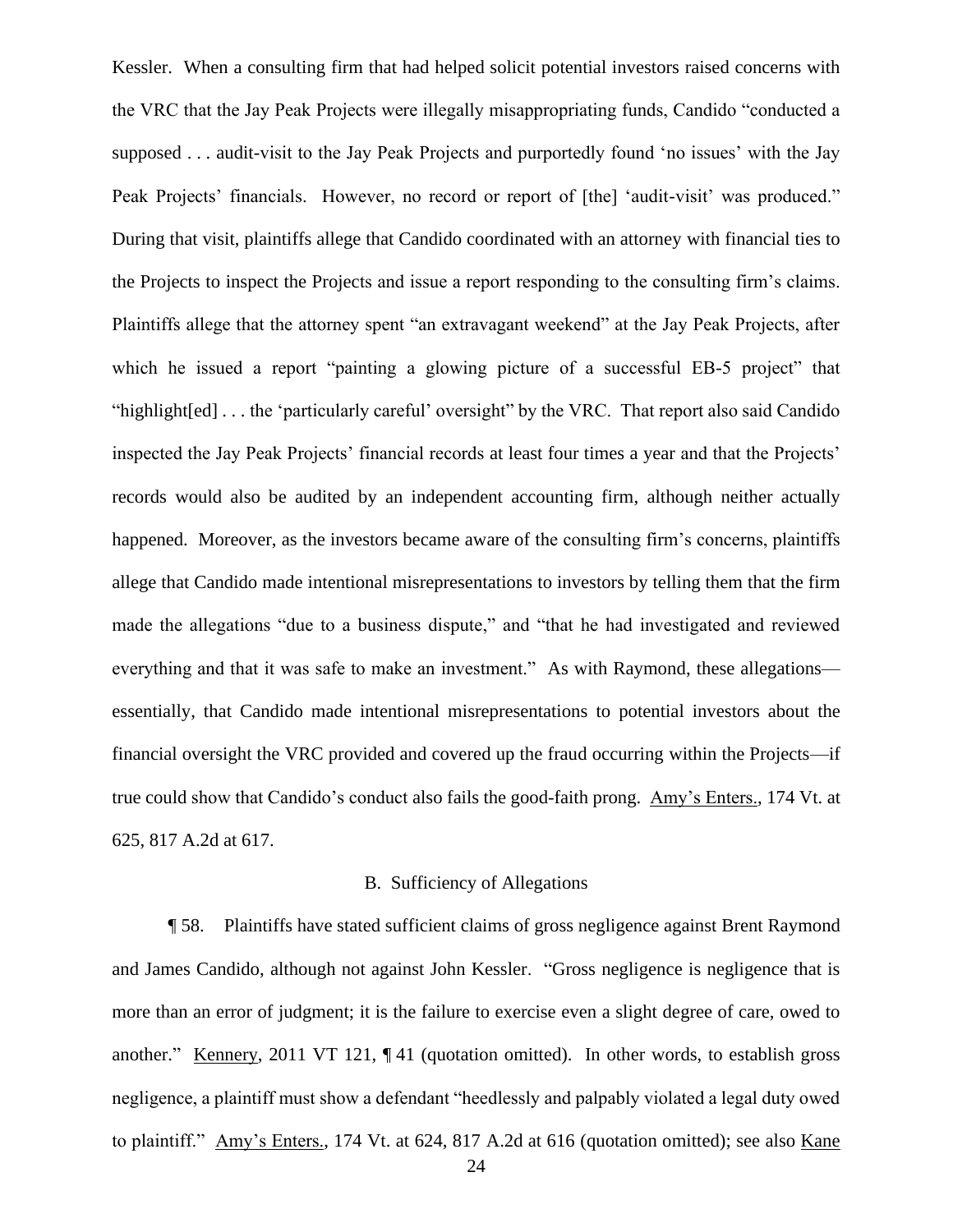v. Lamothe, 2007 VT 91, ¶ 13, 182 Vt. 241, 936 A.2d 1303 (reciting that "wholesale absence of care or indifference to duty owed . . . is necessary to state a viable claim for gross negligence"). Whether the defendant's conduct rose to the level of "[g]ross negligence is ordinarily a question of fact for the jury, and an allegation of gross negligence may be dismissed by the court only if reasonable minds cannot differ." Kennery, 2011 VT 121, ¶ 41. We have held that where an elderly woman's daughter asked state troopers to check that her mother, who lived alone, was safe, and the troopers searched the wrong house—and so failed to find the mother, who had collapsed in her backyard and ultimately became hypothermic—the troopers' failure to use reasonable care could rise to the level of gross negligence. We noted in particular that the troopers' "multiple errors in judgment in performing a straightforward task" where the need for care was particularly great could together justify a jury finding that the troopers' conduct went beyond simple incompetence or questionable decisions and entered the realm of gross negligence. Id. ¶ 42.

¶ 59. A jury could likewise find gross negligence by Raymond and Candido here. Plaintiffs' claims of gross negligence are structurally similar to their claims of negligence: plaintiffs allege that defendants intentionally misrepresented to plaintiffs that the State provided financial oversight of the Jay Peak Projects in order to induce them to invest, and then, knowing that the investors were relying on them to conduct such oversight, failed to ensure that any was actually conducted, which contributed to plaintiffs' injuries, including losing their investments in the Projects and having their residency in the United States endangered. But beyond simply failing to ensure that any real oversight was conducted, plaintiffs also allege that Raymond and Candido actively worked to protect the Jay Peak Projects from oversight and investigation and covered up fraud within the Projects. If evidence bears out these claims, a jury could find that Raymond and Candido "heedlessly and palpably violated" the legal duty they assumed when they represented to investors that they should invest in the Jay Peak Projects because the State would protect their investments by providing financial oversight. Amy's Enters., 174 Vt. at 624, 817 A.2d at 616 (quotation omitted).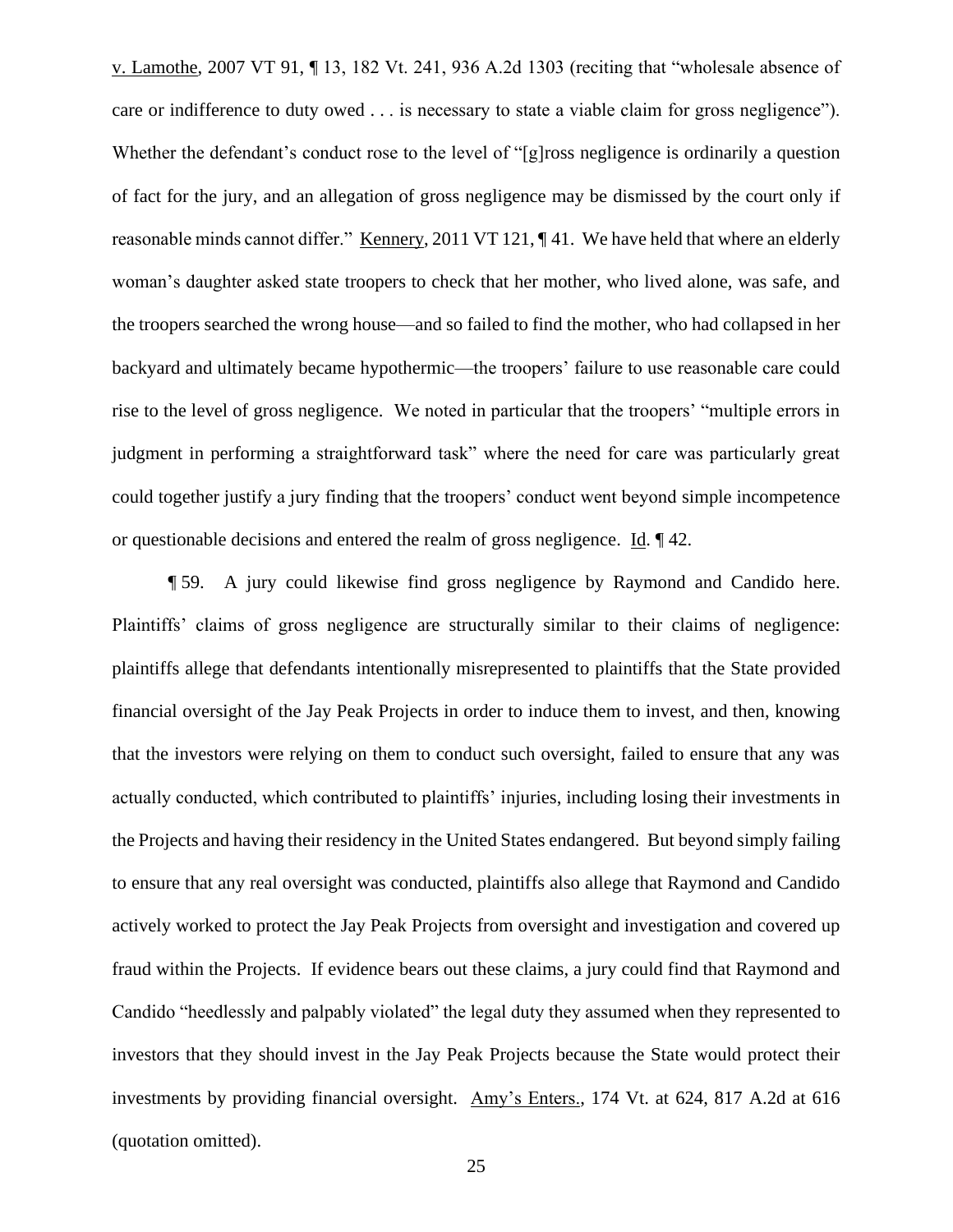¶ 60. A jury could not, however, find gross negligence by John Kessler on the facts alleged by plaintiffs. Plaintiffs allege that he marketed and solicited investors for the Jay Peak Projects, and in doing so, "misrepresented that the VRC acted as an independent overseer of the Jay Peak Projects with duties of tracking investor funds to-and-from escrow, the status of investor capital, and requiring quarterly reports from the Jay Peak Projects." Plaintiffs also allege that an EB-5 industry professional and registered broker-dealer sent Kessler detailed emails regarding securities violations by the Jay Peak Projects. These allegations suggest questionable judgment but do not demonstrate "failure to exercise even a slight degree of care, owed to another." Kennery, 2011 VT 121, ¶ 41 (quotation omitted).

III. Breach of Contract and Covenant of Good Faith and Fair Dealing (Counts 3 and 4)

¶ 61. We conclude that plaintiffs have made out claims against ACCD for breach of contract and breach of the implied covenant of good faith and fair dealing.<sup>9</sup> Plaintiffs have alleged sufficient facts to support their claim that ACCD, hoping to gain the benefits of investments in the Jay Peak Projects, offered to undertake "specific oversight obligations" if plaintiffs invested, and then, after plaintiffs performed by investing, which caused a contract to form, ACCD breached that resulting contractual obligation. Although plaintiffs have argued that this contract was created by the MOUs—which we conclude it was not—we hold that plaintiffs have nonetheless made out a claim for breach of contract and of the implied covenant of good faith and fair dealing sufficient to meet our lenient notice-pleading standards.

¶ 62. The essential requirements for a contract are "a bargain in which there is a manifestation of mutual assent to the exchange and a consideration." Restatement (Second) of Contracts § 17(1) (1981). A unilateral contract will form where an offeror makes an offer that can be accepted by performance, and the offeree performs. Ragosta v. Wilder, 156 Vt. 390, 394, 592

<sup>&</sup>lt;sup>9</sup> Plaintiffs initially at least nominally pled breach-of-contract and breach-of-the-covenantof-good-faith-and-fair-dealing claims against all defendants, but on appeal address only the claims against the State. Accordingly, we consider only the breach-of-contract and breach-of-covenant claims against the State.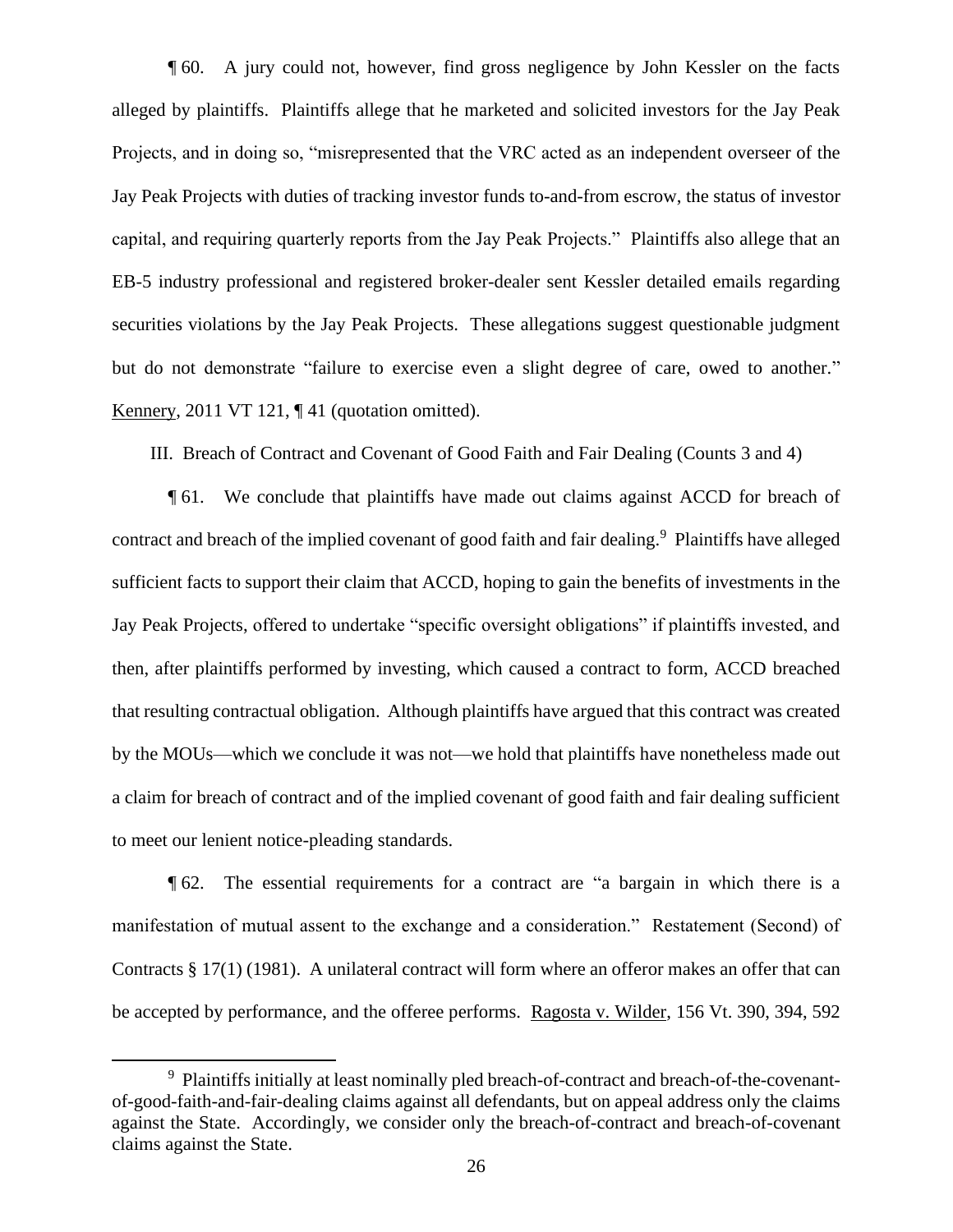A.2d 367, 370 (1991) (stating that "under a unilateral contract . . . the offeree must accept, if at all, by performance, and the contract then becomes executed" (quoting Multicare Medical Center v. State Soc. & Health Servs., 790 P.2d 124, 131 (Wash. 1990) (superseded by statute))). Consideration sufficient for contract formation can include a broad range of benefits: The "definition of a benefit is extremely broad, and requires simply that [promisors] receive something desired for [their] own advantage." Kneebinding, Inc. v. Howell, 2014 VT 51, ¶ 17, 196 Vt. 477, 99 A.3d 612 (quotation omitted).

¶ 63. Plaintiffs' allegations, if true, would establish formation of a unilateral contract between the investors and ACCD, which ACCD breached. ACCD offered to plaintiffs that if they invested in the Jay Peak Projects, it would provide "oversight, administration, management, and regulatory compliance of the Jay Peak Projects for the specific benefit of Plaintiffs." Plaintiffs' allegations support an inference that, as part of the oversight ACCD pledged to undertake, ACCD promised to enforce the Jay Peak Projects' financial-reporting requirements under the MOUs. This constituted an offer: ACCD wished to receive the benefit of investments in the Jay Peak Projects, which would serve its goal of promoting economic development in the state, so it offered to plaintiffs that if they made the requisite investment, it would provide financial oversight over the Projects. Plaintiffs accepted ACCD's offer by performing: they invested in the Projects. At that point, a contract obligating ACCD to fulfill its promises formed. ACCD subsequently failed to provide any of the promised oversight, breaching its contractual obligations to plaintiffs.

¶ 64. Plaintiffs' allegations could likewise support a claim for breach of the covenant of good faith and fair dealing. The covenant, which is implied in every contract, serves to "ensure that parties to a contract act with faithfulness to an agreed common purpose and consistency with the justified expectations of the other party." Monahan v. GMAC Mortg. Corp., 2005 VT 110, ¶ 36, 179 Vt. 167, 893 A.2d 298 (quotation omitted); see also Carmichael v. Adirondack Bottled Gas Corp. of Vt., 161 Vt. 200, 208, 635 A.2d 1211, 1216 (1993) ("An underlying principle implied in every contract is that each party promises not to do anything to undermine or destroy the other's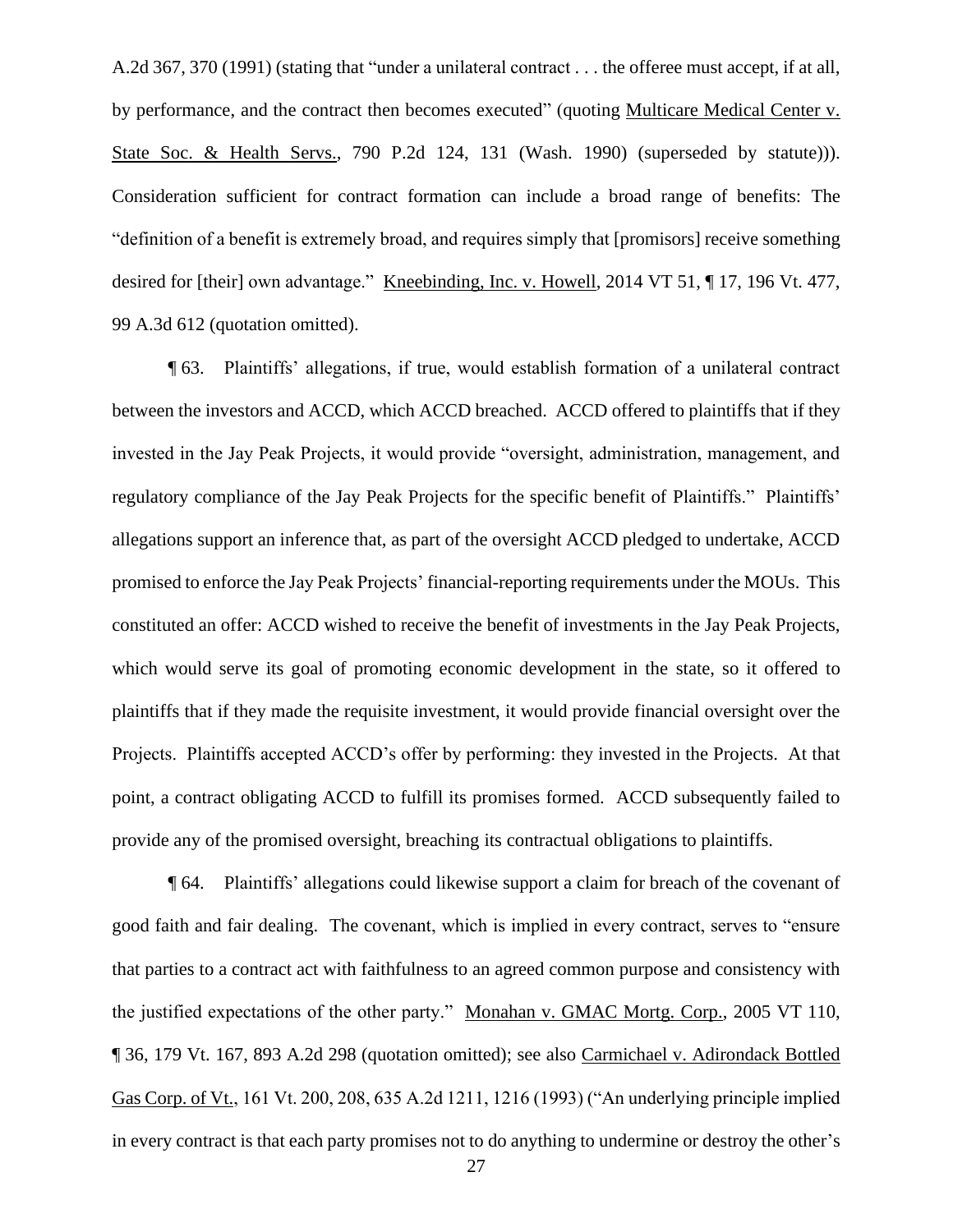rights to receive the benefits of the agreement."). Plaintiffs allege that "the parties were bound to execute their agreement for oversight, management, administration, and regulatory compliance services consistent with the covenant of good faith and fair dealing," and that defendants failed to do so. Plaintiffs' allegation that ACCD failed to provide the promised financial oversight establishes a failure by ACCD to act consistently with plaintiffs' "justified expectations" pursuant to their contract for oversight, and makes out a claim for breach of the covenant of good faith and fair dealing. Monahan, 2005 VT 110, ¶ 36.

IV. Third-Party Beneficiary Breach of Contract (Count 8)

¶ 65. We conclude that the trial court properly dismissed plaintiffs' claims for breach of contract based on a theory that plaintiffs were third-party beneficiaries of the MOUs between ACCD and the Jay Peak Projects because we conclude that, although ACCD assumed contractual obligations to plaintiffs by soliciting their investments and touting their oversight, the MOUs did not directly give rise to duties on the part of ACCD that are enforceable by the plaintiffs.

¶ 66. Contracting parties may agree to create obligations to a third party, which the third party may enforce against the promisor—the party obligated to perform for the third party—if the promisor breaches. In other words, "[a] promise in a contract creates a duty in the promisor to any intended beneficiary to perform the promise, and the intended beneficiary may enforce the duty." Restatement (Second) of Contracts § 304 (1981). Whether a party is an intended beneficiary, and thus has a right to enforce the contract, "is based on the original contracting parties' intention," and "[a]s with any contract provision, we first look to the language of the contract provision" to determine what that intent was. Hemond v. Frontier Commc'ns of Am., Inc., 2015 VT 67, ¶ 20, 199 Vt. 272, 123 A.3d 1176 (quotations omitted); see also Restatement (Second) of Contracts § 302(1) ("A beneficiary of a promise is an intended beneficiary if recognition of a right to performance in the beneficiary is appropriate to effectuate the intention of the parties and . . . the circumstances indicate that the promisee intends to give the beneficiary the benefit of the promised performance."). If the contract "language is unambiguous, there is no need to consider evidence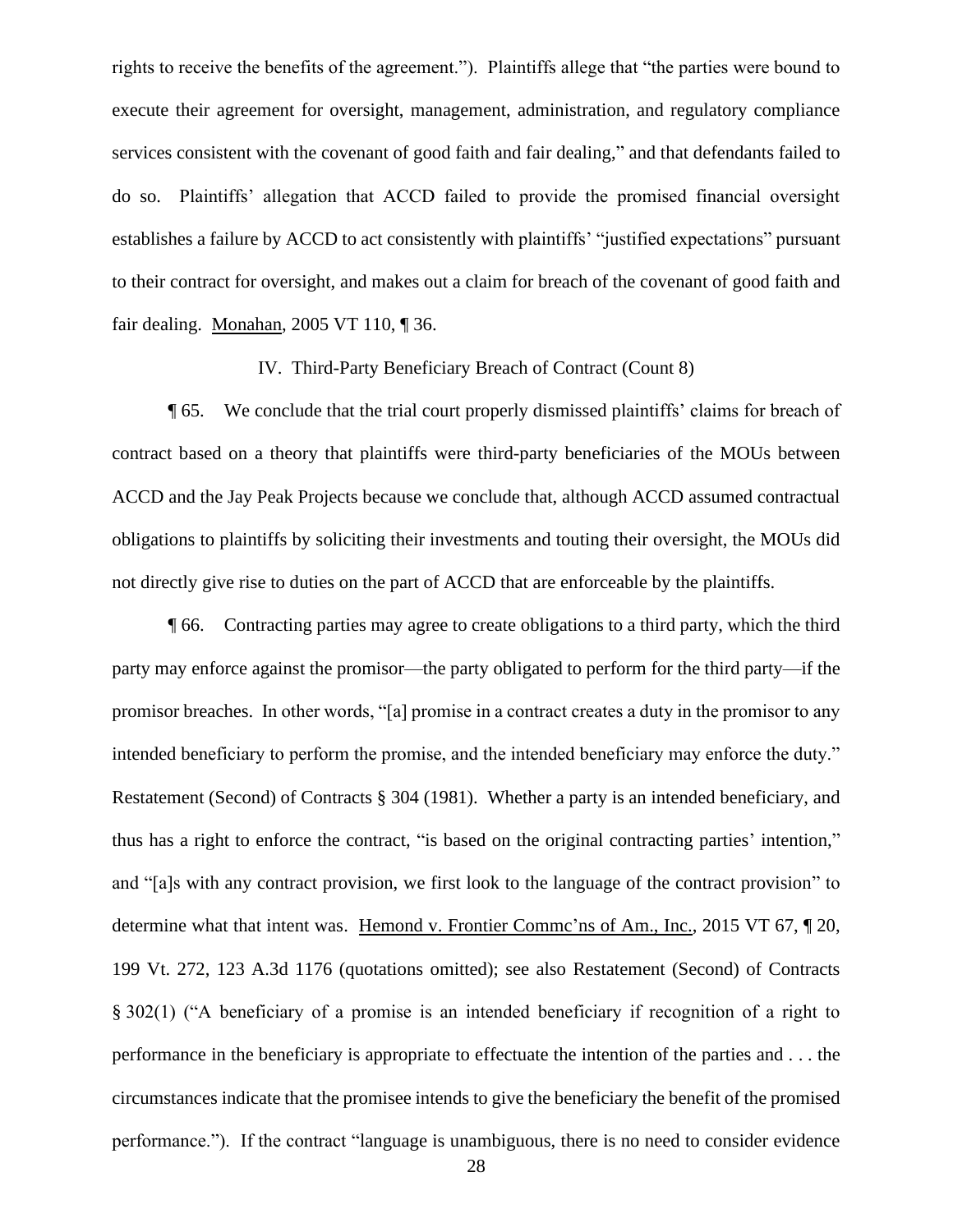outside of the writing." Hemond, 2015 VT 67, ¶ 20. The fact that a contract would benefit a third party does not mean the third party has a right to enforce it. Many contracts benefit third parties, but those third parties are treated as incidental beneficiaries unless the contract language specifically indicates an intent to benefit them. McMurphy v. State, 171 Vt. 9, 18, 757 A.2d 1043, 1050 (2000).

¶ 67. The MOUs did not create obligations running from ACCD to plaintiffs; rather, they created obligations by the Jay Peak Projects to assist ACCD in administering the projects and reporting to USCIS, and obliged ACCD to take minor steps in aid of that goal, such as "promptly request[ing] that USCIS acknowledge ACCD's designation of Jay Peak to assist in the management, administration and overall compliance of the Alien Entrepreneur project organized by Jay Peak within ACCD's Regional Center." Each MOU contained prefatory language explaining that:

> ACCD and Jay Peak desire an arrangement whereby Jay Peak . . . will assist [in] the oversight, administration, management and overall compliance of the Jay Peak project with legal and regulatory requirements, and Jay Peak will formally report in writing not less than every three (3) months upon the activities of the project to ACCD and respond to any ongoing ACCD inquiries about the project and assist ACCD to comply with its obligations as a USCIS approved and designated regional center with respect to this project. $10$

The Jay Peak Projects and ACCD therefore agreed, among other things, that:

 Jay Peak will provide support to ACCD including, but not limited to, providing investment-related and supporting documentation to prospective investors, supplying economic analysis and modeling

<sup>10</sup> Although this language reflects that ACCD had duties including "oversight, administration, management and overall compliance of the Jay Peak Projects with legal and regulatory requirements" and that ACCD had reporting duties to USCIS, the MOU does not purport to obligate ACCD to perform those duties, but rather obligates the Jay Peak Projects to provide assistance to ACCD. Moreover, because it is mere prefatory language, not part of the substance of the parties' agreement, we would only consult it to understand the substance of the parties' agreement if the language of the agreement were ambiguous—which it is not. "While a recital in the preamble or elsewhere in a deed or contract may be consulted in aid of the interpretation of an ambiguity in the instrument, it cannot control the dispositive or operative portion, when this is clear and definite, or create a doubt which does not otherwise exist." Davidson v. Vaughn, 114 Vt. 243, 248-49, 44 A.2d 144, 147 (1945).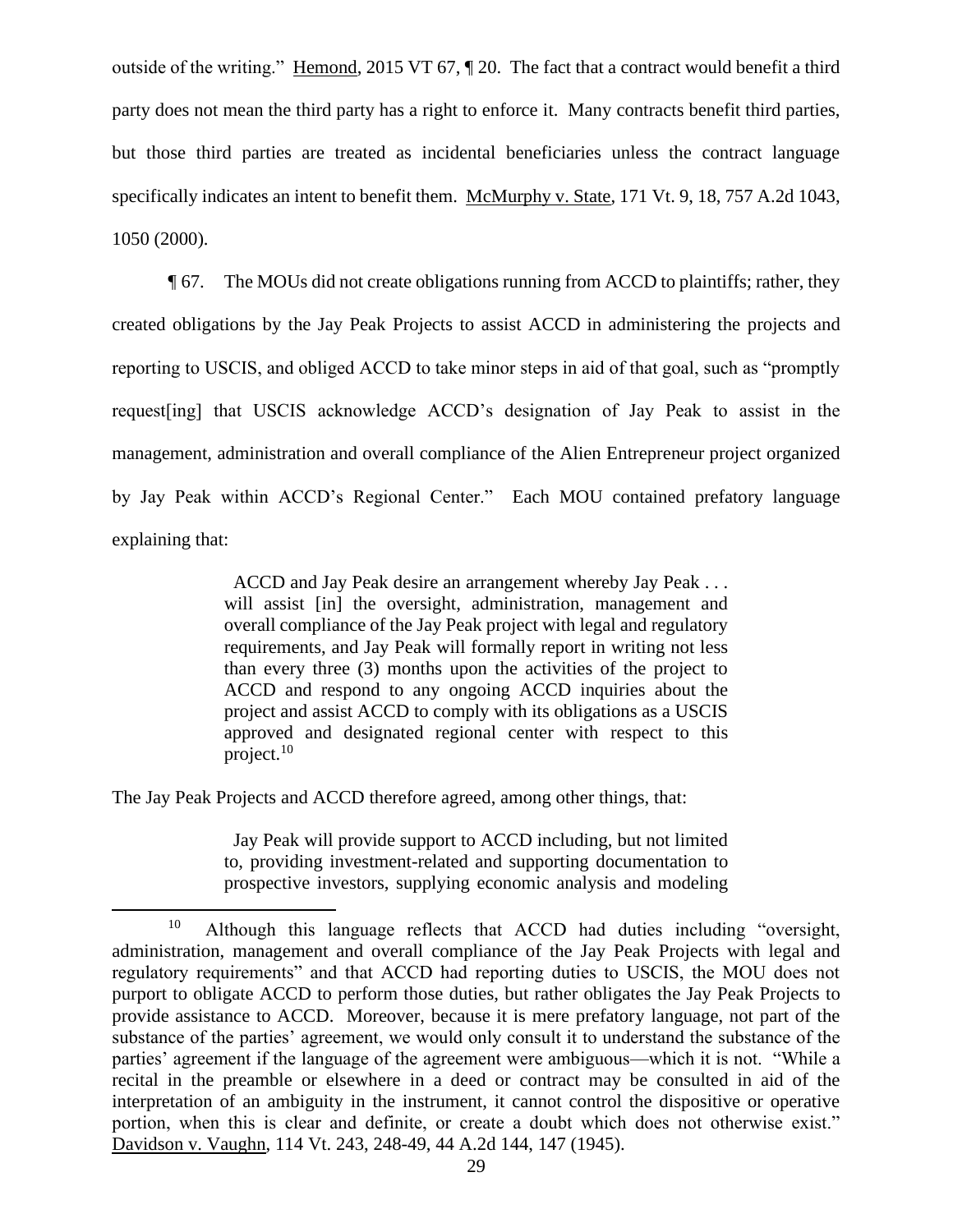reports on direct and indirect job creation, defining investment opportunities within the Jay Peak project, and assisting ACCD to comply with relevant regulatory or administrative requirements in support of individual petitions filed with [USCIS] by immigrant investors affiliated with the Jay Peak project, such as providing area maps, valid unemployment data, general economic data and demographics concerning the geographic area covered by the Jay Peak project.

 Jay Peak will further support ACCD's compliance with regional center requirements by providing on a quarterly basis formal written progress reports on its activities, overseas meetings and other relevant efforts ... to promote investment .... The Quarterly reports will set forth for the preceding quarter and year-to-date the number of investors, the status of alien investor capital (in escrow, transfers from escrow to the limited partnership) and activity of the limited partnership in furtherance of the project.

. . . .

 Jay Peak will support the purpose and goals of ACCD's Regional Center by encouraging investment and employment creation within the Regional Center through . . . establishing escrow accounts to assist orderly investment in the project; facilitating, on a fee basis, the preparation and submission of the I-526, Alien Entrepreneur petition and petitions for other immigration benefits to USCIS . . . for individual investors; providing the primary entity and related entities to carry out the activities of the project; structuring the enterprise so that it creates requisite employment prior to the investors seeking removal of conditions; seeing to the timely completion and opening of the project; providing operating expertise and personnel to operate the project efficiently; and, if requested by individual investors, making referrals to advisors who may assist with issues arising from relocation by the investor and the investor's spouse and children to the United States.

Because this MOU language unambiguously indicates no intent to create obligations running from

ACCD to plaintiffs, plaintiffs are at most incidental beneficiaries of the agreement between ACCD

and the Jay Peak Projects.

¶ 68. Plaintiffs claim they are intended beneficiaries of the MOUs because they allege that the MOUs were attached to every offering document for the Jay Peak Projects, and offering documents were issued to each investor, "evincing a clear intent" by the Jay Peak Projects and defendants to benefit plaintiffs. Because this is a question of contract interpretation, we look first to the language of the MOU, and only if it is ambiguous—meaning that reasonable people could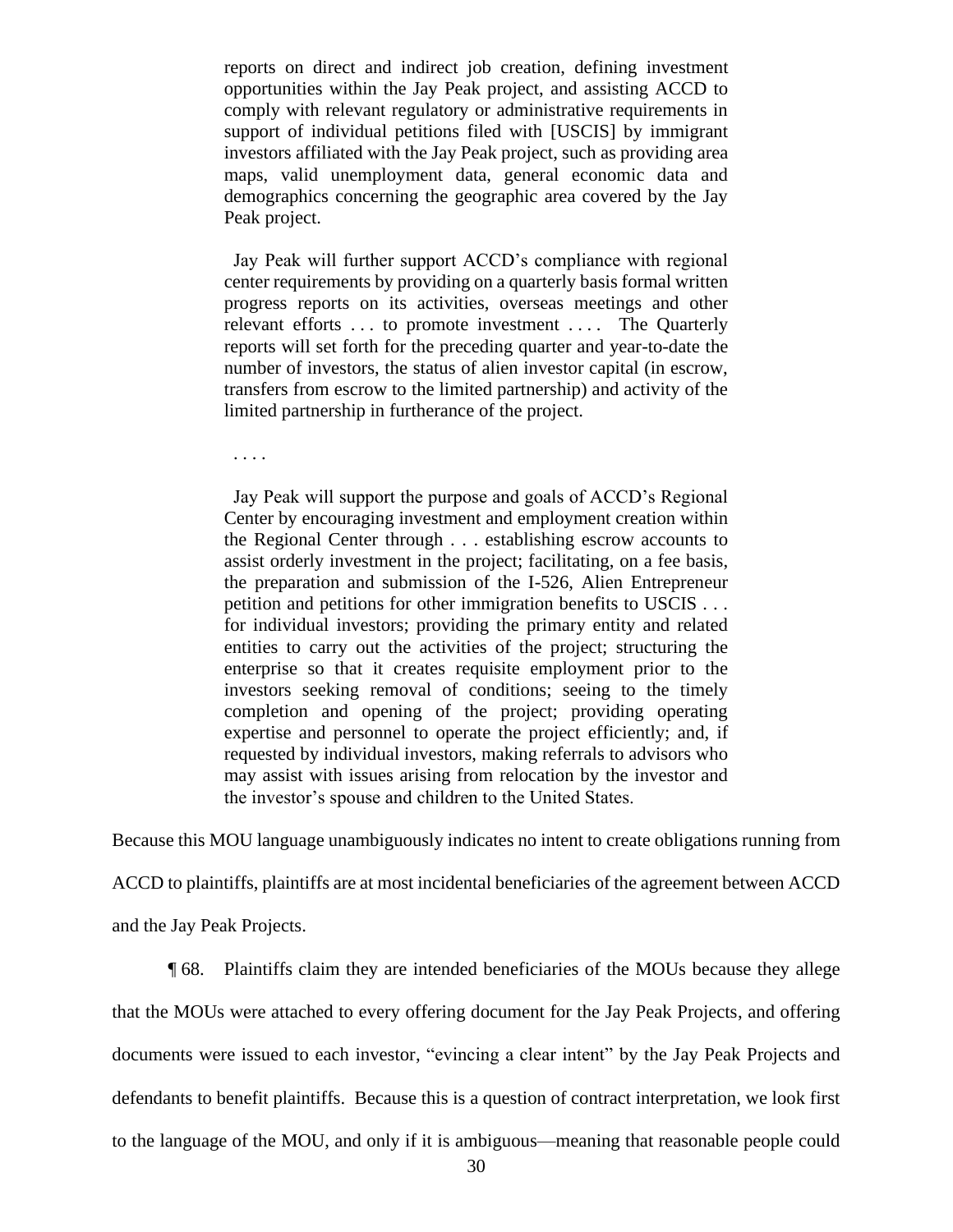understand it differently—will we look beyond its four corners to understand its meaning. Towslee v. Callanan, 2011 VT 106, ¶ 5, 190 Vt. 622, 55 A.3d 240 (mem.) (reciting that "if reasonable people could differ as to its interpretation, a provision is ambiguous and the court should look beyond the plain language to discern the parties' intent" (quotation omitted)). If the MOUs were ambiguous, defendants' subsequent representations to plaintiffs about what the MOUs meant could be helpful in construing the ambiguous language. "In the process of interpretation of the terms of a contract, the court can frequently get great assistance from the interpreting statements made by the parties themselves or from their conduct in rendering or in receiving performance under it," as this is "further expression by the parties of the meaning that they give and have given to the terms of their contract previously made." Bissonnette v. Wylie, 166 Vt. 364, 371-72, 693 A.2d 1050, 1055 (1997) (quoting 3 A. Corbin, Corbin on Contracts § 558, at 249, 251-53 (1960)). Plaintiffs lean heavily on a case that presents this scenario: After finding a contract ambiguous as to its intent to benefit the third-party plaintiffs, the court looked to a contracting party's representations to the plaintiffs and found those representations supported the interpretation that the contract was intended to benefit the plaintiffs. Bayerische Landesbank v. Aladdin Capital Mgmt. LLC, 692 F.3d 42, 56 (2d Cir. 2012). Because the terms of the MOUs are unambiguous, however, we will not resort to subsequent representations by defendants to understand what they mean.

¶ 69. Moreover, plaintiffs cannot maintain a third-party-beneficiary claim against ACCD because the MOU does not create any obligations by ACCD which plaintiffs allege ACCD breached. A third-party-beneficiary claim lies only against the breaching promisor. See Restatement (Second) of Contracts § 304 ("A promise in a contract creates a duty in the promisor to any intended beneficiary to perform the promise, and the intended beneficiary may enforce the duty." (Emphasis added)). Even if plaintiffs were intended beneficiaries of the oversight obligations contained in the MOU, it was the Jay Peak Projects who promised in the MOU to provide quarterly reports and perform other oversight and accounting activities. If plaintiffs were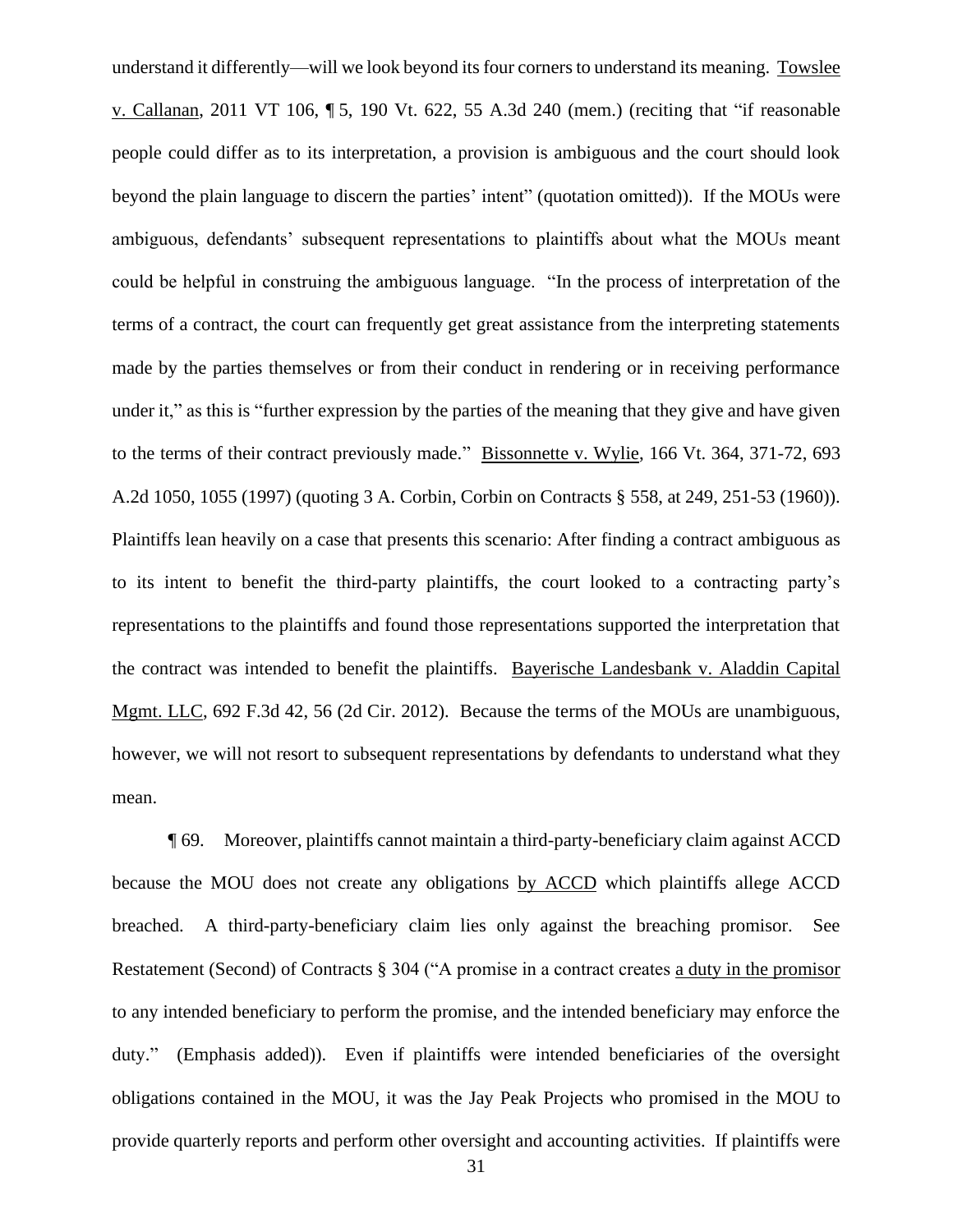intended beneficiaries of that promise, they would have a claim against the Jay Peak Projects for breach—but not ACCD.

¶ 70. We agree with plaintiffs that by participating in offering the MOUs to prospective investors, including plaintiffs, ACCD could have reinforced its claims directly to them that it would oversee the finances of the Jay Peak Projects, including by requiring and reviewing the materials the Jay Peak Projects were required to supply pursuant to those MOUs. But because the MOUs themselves impose few actual obligations on ACCD, and contain no indication that they intended plaintiffs to have the right to enforce any such obligations, we conclude that plaintiffs' direct contract claims provide the proper vehicle for developing plaintiffs' arguments in this regard.

V. Securities Fraud Against All Defendants (Count 2)

¶ 71. The trial court properly dismissed plaintiffs' claim of securities fraud under the Vermont Uniform Securities Act, 9 V.S.A. §§ 5501 and 5509, against all defendants. The claim falls squarely within an exception to the State's waiver of sovereign immunity through the Vermont Tort Claims Act, and as to the individual defendants, it was not pled with the particularity required for averments of fraud under Vermont Rule of Civil Procedure 9(b).

¶ 72. Under § 5501 of the Vermont Uniform Securities Act:

 It is unlawful for a person, in connection with the offer to sell, the offer to purchase, the sale, or the purchase of a security, directly or indirectly:

(1) to employ a device, scheme, or artifice to defraud;

 (2) to make an untrue statement of a material fact or to omit to state a material fact necessary in order to make the statements made, in light of the circumstances under which they were made, not misleading; or

 (3) to engage in an act, practice, or course of business that operates or would operate as a fraud or deceit upon another person.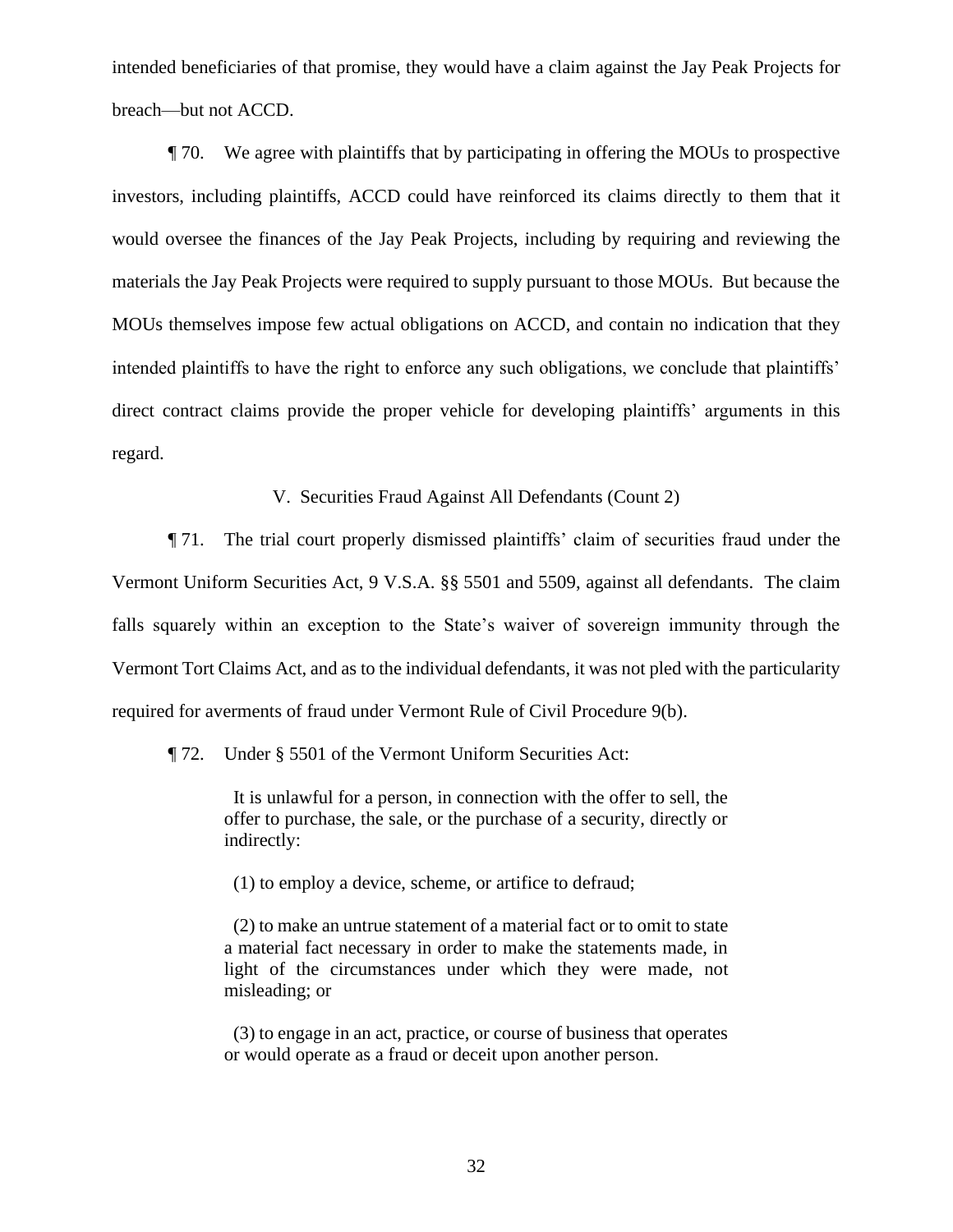A person is liable to the purchaser if the person sells a security in violation of [Section 5501], the purchaser not knowing the untruth or omission or deceptive nature of the conduct and the seller not sustaining the burden of proof that the seller did not know and, in the exercise of reasonable care, could not have known of the untruth or omission or deceptive nature of the conduct.

¶ 73. Plaintiffs' complaint does not specify which statements or acts, by which defendants, they contend violate the Act. The complaint alleges that defendants "engaged in a common plan . . . pursuant to which they knowingly or recklessly engaged in acts . . . which operated as a fraud and deceit upon Plaintiffs, and made various deceptive and untrue statements of material facts and omitted to state material facts necessary in order to make the statements . . . not misleading," the purpose of all of which was to induce plaintiffs to invest in the Jay Peak Projects. On appeal, plaintiffs sharpen the focus of their claims somewhat by arguing defendants "schemed to defraud [plaintiffs] . . . by claiming superior oversight and monitoring of the Jay Peak Projects."

¶ 74. The plaintiffs' securities-fraud claim against ACCD is barred by sovereign immunity. The State's waiver of sovereign immunity in the Vermont Tort Claims Act expressly excludes "[a]ny claim arising out of ... misrepresentation, deceit, fraud, or interference with contractual rights." 12 V.S.A.  $\S$  5601(e)(6). The gravamen of plaintiffs' securities-fraud claim is that ACCD made misrepresentations, acted with deceit, and engaged in fraud. The State has not waived its sovereign immunity with respect to such claims, and the trial court properly dismissed the securities-fraud count against ACCD.

¶ 75. With respect to the individual defendants, plaintiffs have not pled fraud with sufficient particularity to survive a motion to dismiss. Because plaintiffs characterize this claim as one for fraud, the pleadings must meet the requirements of Vermont Rule of Civil Procedure 9(b). Rule 9(b) requires that "[i]n all averments of fraud or mistake, the circumstances constituting fraud or mistake shall be stated with particularity." V.R.C.P. 9(b). "[O]ne of the primary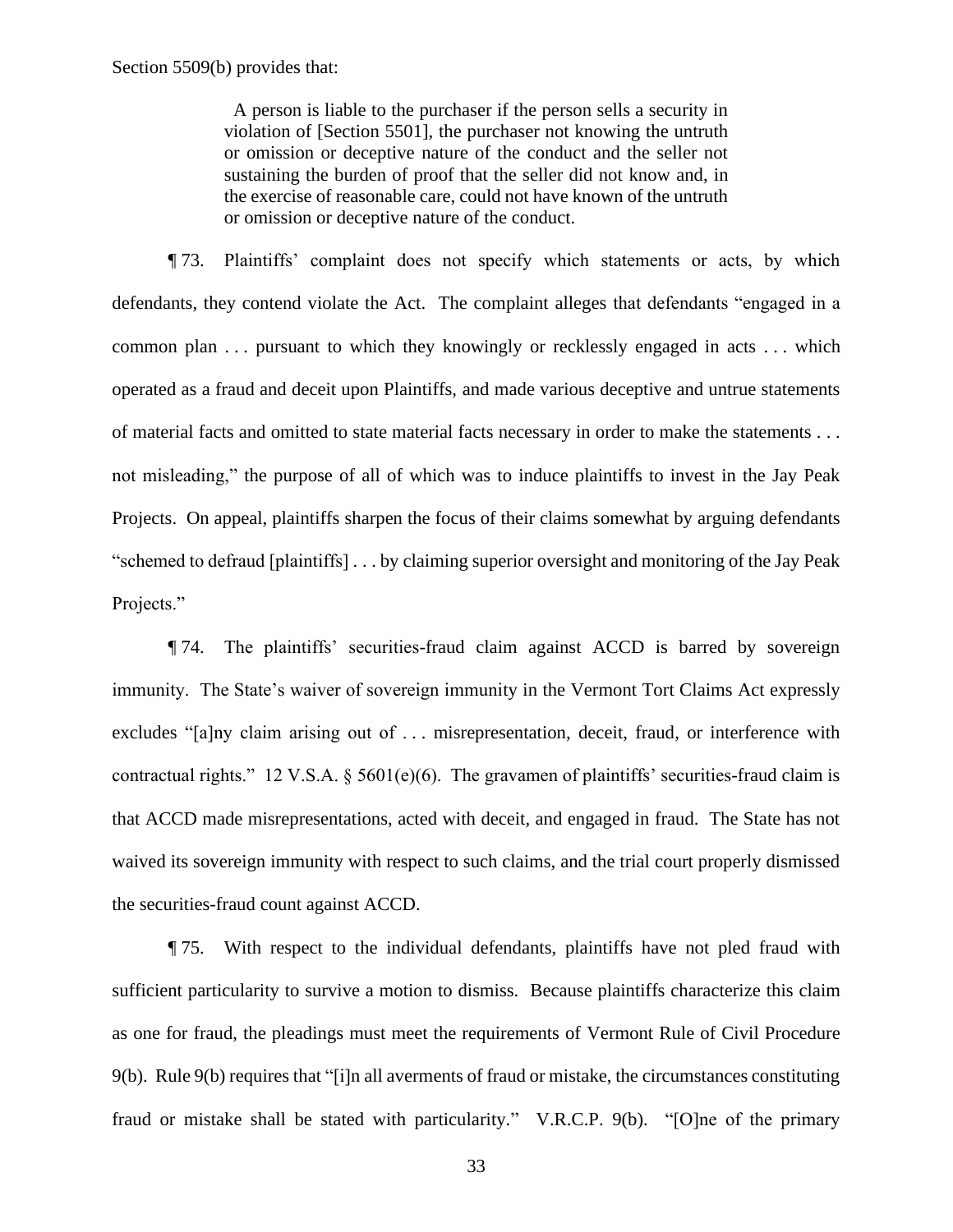objectives of Rule 9(b) is to provide the defendant with sufficient information to enable [them] to effectively prepare a response." Silva v. Stevens, 156 Vt. 94, 106, 589 A.2d 852, 859 (1991). It is insufficient to broadly allege that "the defendants" made fraudulent or deceitful statements to induce plaintiffs to invest. Rule 9(b) requires that plaintiffs identify the particular statements or acts by particular defendants that they claim were fraudulent. See Eaves v. Designs for Fin., Inc., 785 F. Supp. 2d 229, 247 (S.D.N.Y. 2011) (explaining that a plaintiff "may not lump separate defendants together in vague and collective fraud allegations" but must with particularity describe the nature of each defendant's "alleged participation in the fraud" (quotation omitted)). Plaintiffs have failed to plead fraud against any individual defendants with sufficient particularity. Because we affirm the trial court's dismissal of the securities-fraud count on the above bases, we need not address the statute-of-limitations defense the State has raised.

# VI. Remaining Claims<sup>11</sup>

¶ 76. Finally, plaintiffs state in passing that the court erred in dismissing their claim of breach of fiduciary duty against all defendants (Count 7), aiding and abetting breach of fiduciary duty against all defendants (Count 9), and breach of implied contract against all defendants (Count 13), but they offer no argument as to the specific claims. Instead, in their briefing, they lump the breach-of-fiduciary-duty claims together in a category of "[n]egligence-[r]elated [c]laims" and the implied-contract claim into a category of "contract claims." The State likewise lumps these claims into broader categories, and has not offered specific arguments for dismissal of these particular claims other than asserting that plaintiffs have waived these claims, either by conceding them below or by failing to brief them in their principal brief.

¶ 77. Plaintiffs lump their breach-of-fiduciary-duty claims together with their negligence claims, but the claims are distinct from ordinary negligence claims and rest on different elements

 $11$  On appeal, plaintiffs do not purport to challenge the trial court's dismissal of Counts 1 (fraud against all defendants), 10 (aiding and abetting fraud against all defendants), and 12 (consumer fraud against all defendants). We accordingly do not address the trial court's dismissal of those claims.